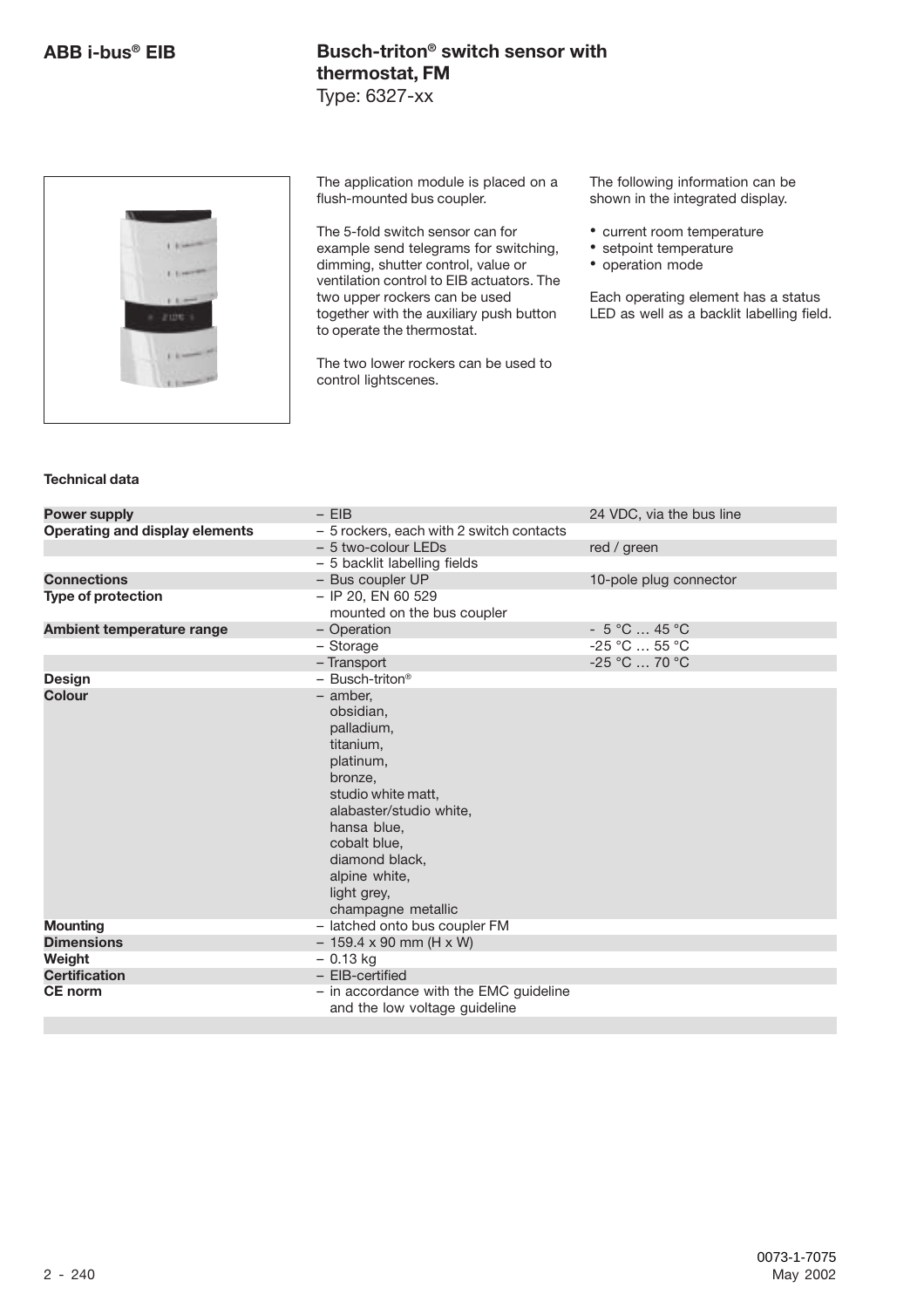| <b>Application programs</b>                  | Number of<br>communication objects | Max. group of<br>group addresses | Max, number of<br>associations |
|----------------------------------------------|------------------------------------|----------------------------------|--------------------------------|
| IR Switch Dim Shu. Val. Vent. Heat Cool /1   | 19                                 |                                  |                                |
| IR Switch Dim Shu. Val. Vent LS Heat Cool /1 | 20                                 | 20                               | 20                             |

**Circuit diagram**



**1** Bus connection **2** Application module **3** 10-pole plug

**Note Note** When installing two Busch-triton<sup>®</sup> switch sensors horizontally, a distance of 112 mm is recommended (using 2 flush-type spacers, e.g. 2 x Kaiser spacers 91).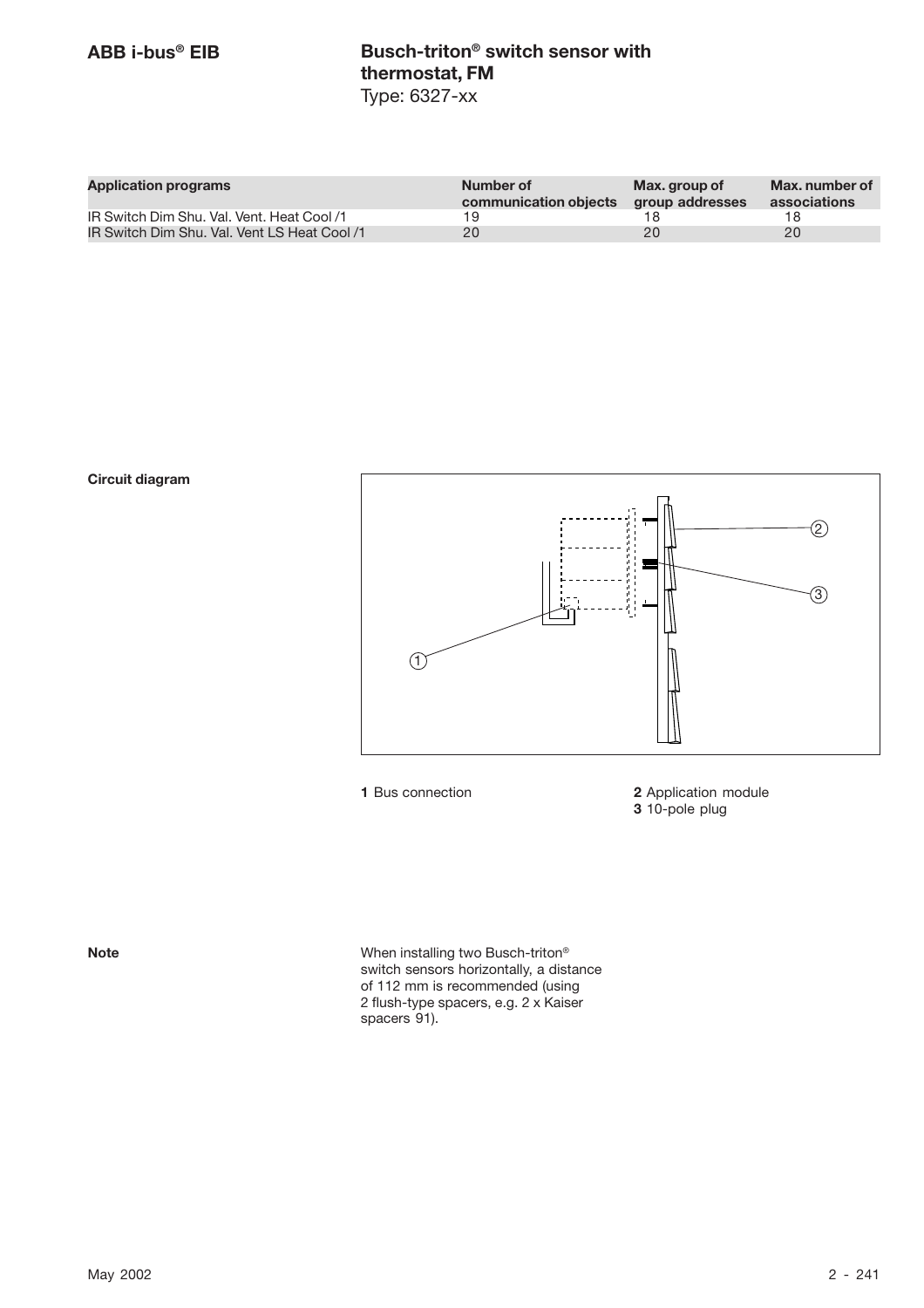## **ABB i-bus® EIB**

**IR Switch Dim. Shu. Val. Vent. Heat Cool /1**



### **Selection in ETS2**

– ABB  $L$ Heating  $\mathsf{\mathsf{L}}$ Thermostat triton

– ABB

 $\mathrel{\rule{0pt}{\mathsf{L}}}$ Push Button triton  $L$ Push button, 5-fold with thermostat

## **Busch-triton® switch sensor with thermostat, FM** Type: 6327-xx

The application program is intended for the 5-fold Busch-triton® switch sensor with thermostat application module.

The Busch-triton® switch sensor acts as a thermostat and can be used simultaneously for switching, dimming, shutter control, sending 1 byte values and/or ventilation control. Depending on the parameter settings of the five rockers, different communication objects are displayed or hidden.

The application program differentiates between "Low Access" and "High Access" in the parameter settings. If the program is switched to "High Access" in ETS, all the parameters are visible and can be modified.

There is a common parameter "Push button action interpreted as long from" for all the rockers that are used for dimming, shutter control or ventilation control. The value that is set here determines how long a push button must be pressed for the switch sensor to detect a long switch operation. The default setting is 420 ms.

The Busch-triton® switch sensor normally operates in "switch sensor" mode. In this mode, it is possible to send 1 byte values or send switching commands that were defined during commissioning for controlling the lighting, the shutters or the ventilation. In switch sensor mode, the rockers can alternatively also be permanently assigned the operating modes of "Temperature setpoint" or "Standby / comfort".

If the auxiliary push button is pressed, the Busch-triton® switch sensor functions as a thermostat. The first three rockers can now be used for setting the thermostat functions. The device automatically reverts to the "switch sensor" mode approx. 5 s after the last operation.

### LCD

In the "switch sensor" mode, the current room temperature and the current mode of the thermostat are indicated by default on the display. It is possible to display the current setpoint or actual value using the parameter "Display of temperature in sensor mode".

Alternatively, the temperature display can also be permanently switched off with the setting "no temperature display".

If the "thermostat" mode is selected using the auxiliary push button, the current setpoint and the operation mode of the thermostat appear in the display. The unit (°C) also starts to flash. The current setpoint is displayed for each operation mode (comfort mode, night operation or frost/heat protection) for the thermostat function.

If the parameter "Setpoint heat protection" on the "Setpoints" parameter page is set to "Cooling disabled" and an "On" telegram is received at the "Frost/heat protection" object when the cooling is switched on, then the display only indicates the "Off" state instead of the current setpoint.

### LED backlighting

The backlit text fields indicate the functions of the rockers even in the dark. The text field and the status LEDs can be switched on or off depending on the parameters assigned. Alternatively, they can also be switched via rocker 3 in the "thermostat" mode or via the "Night operation" communication object.

The status LED and the LCD backlighting can be coupled to the behaviour of the text field LEDs or permanently switched on.

In switch sensor mode, the LEDs can be selected for use as an orientation light or for status display with the parameter "Operation mode of LED". When selected as an orientation light, the colour of each LED can be set separately.

### IR

In addition to using the rockers, the Busch-triton® switch sensor can also be controlled remotely via an infrared hand-held transmitter. The five rockers and the auxiliary push button can be assigned to the white or blue infrared area of the hand-held transmitter. The relevant setting must then be selected via the slide switch on the transmitter.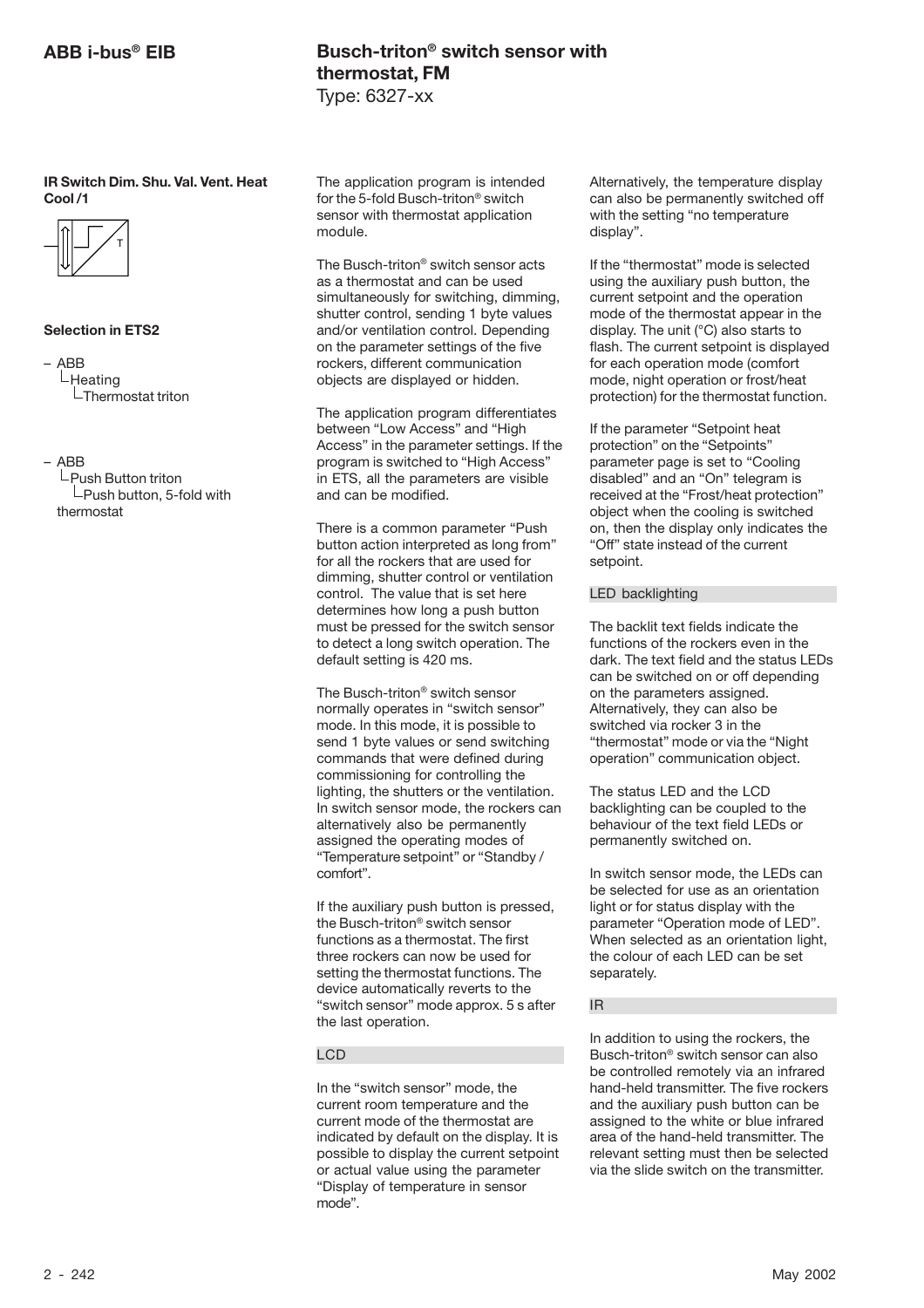The MEMO button of the transmitter corresponds to the function of the auxiliary push button of the Buschtriton® switch sensor.

### Switch

In the default setting of the Buschtriton® switch sensor, there is a switch function with a 1 bit communication object available for each rocker. The rocker then toggles when it is operated.

If the parameter "Number of switch functions" is increased to "2 Functions -> 2 Objects" for more complex applications, two 1 bit communication objects are available for each rocker for switching. The parameter "Working mode of the rocker" determines which value the switch sensor sends when the left or the right side of the rocker is pressed.

### Dim

If the operation mode of the rocker is set to "dimming sensor", the rocker has the communication objects "Rocker ... short" for switching and "Rocker ... long" for dimming.

When carrying out a switching operation, the switch sensor does not distinguish by default between whether the rocker is pressed briefly on the left side, the right side or in the middle. In this case it always toggles. If the switch function of the right or left rocker should be defined, this is carried out with the parameter "Dimming direction".

It is also determined via the parameter "Dimming direction" which side of the rocker must be pressed and held down in order to dim up or down. When the rocker is released, the switch sensor sends the telegram "Stop dimming".

### **Shutter**

If the operation mode of the rocker is set to "shutter sensor", the switch sensor sends "Move shutter up/down" telegrams when it is pressed for a long period. If it is pressed for a short period, it sends telegrams to stop shutter movement or for step-by-step lamella adjustment.

The parameter "Shutter direction" determines which side of the rocker must be pressed in order to raise or lower the shutter.

With the parameter "Automatic shading", it is possible to integrate the shutters in the cooling system. To do so, the parameter must be changed from the default setting "inactive" to "send ON telegram" or "send OFF telegram". The sending of an "On" or "Off" telegram is dependent on the type of shutter actuator used. Normally, a shutter is always lowered with an "On" telegram (see also "Heat and cool").

Value

If the operation mode of the rocker is set to "value", the switch sensor sends 1 byte values when the rockers are pressed.

The parameter "Rocker ... value (0..255)" determines which value is sent when the left or right push button is pressed.

### Continuous ventilation

If the operation mode of the rocker is set to "Ventilation continuous", the switch sensor reads the 1 byte value from the bus when the rocker is pressed and indicates it as a percentage in the display. After further switch operations, the current setpoint is increased or reduced in 5% steps. The new value is sent approx. 3 s after the last operation.

The parameter "Lower limit of ventilation" and "Upper limit of ventilation" specify the setpoint range for ventilation control which can be adjusted via the rockers.

The parameter "Working mode of the rocker" determines which side of the rocker raises or lowers the value.

#### Temperature setpoint

The modification of the setpoint normally takes place by changing to the thermostat mode. If the parameter "Operation mode of rocker" is set to "Temperature setpoint", a rocker can also modify the setpoint temperature in switch sensor mode.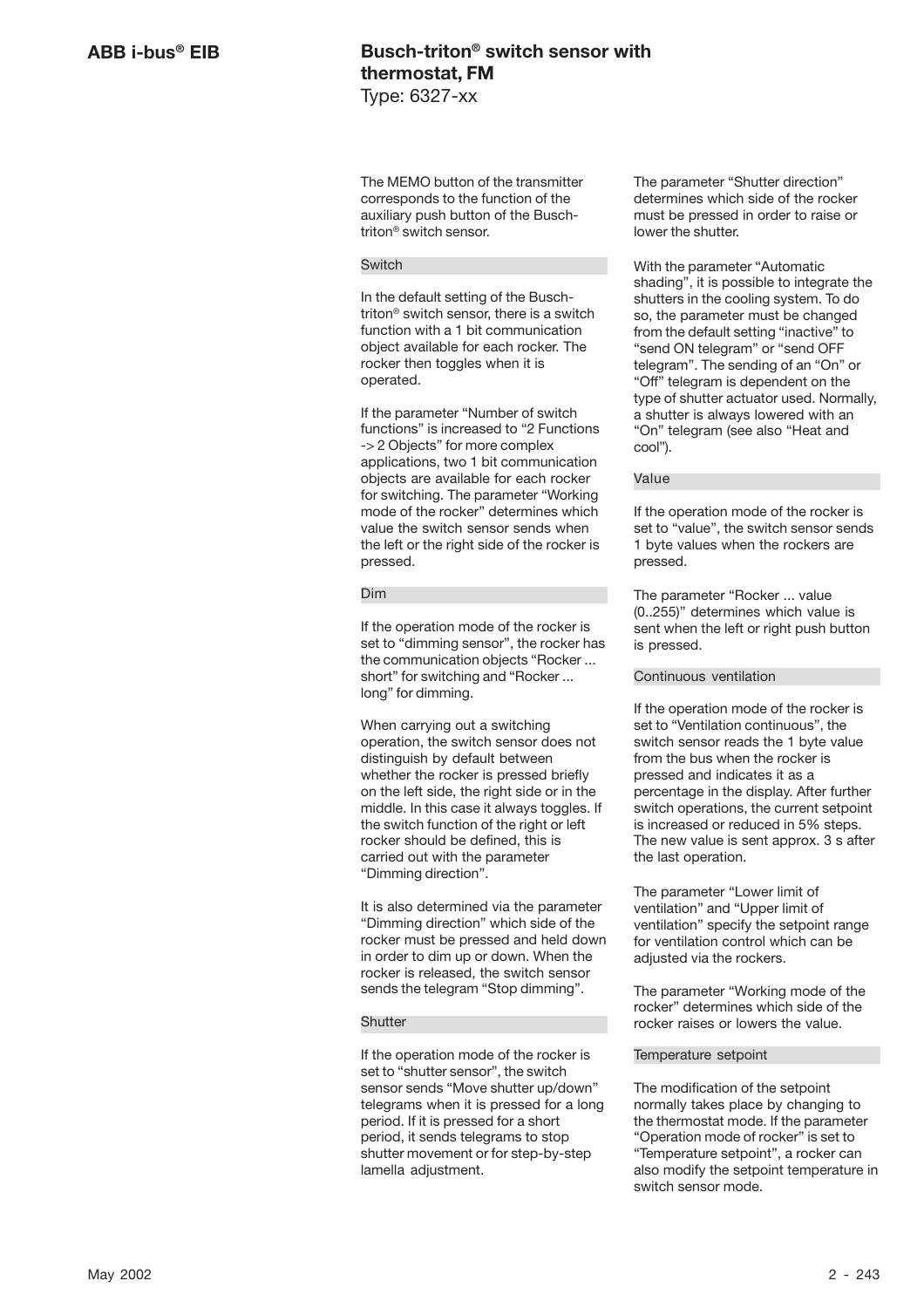

The setpoint is lowered by pressing the left side of the rocker and raised by pressing the right side of the rocker.

### Standby / comfort

The comfort and standby operating modes are normally toggled in thermostat mode. If the operating mode of the rocker is set to "Standby / comfort", the operating mode can also be toggled in switch sensor mode.

The left side of the rocker switches to standby mode while the right side switches to comfort mode.

### Control

Three control functions "Heat and cool", "Heat" and "2-step heat" can be set. Once the control function has been selected, the parameters required for further settings are made available.

Using the auxiliary push button, it is possible to switch to the thermostat mode. The following are defined in this mode:

- first rocker for changing the setpoint temperatures,
- second rocker for toggling between comfort or standby mode; for activation/deactivation of party mode during night operation; for manual suppression of frost/heat protection (comfort extension),
- third rocker for switching the backlighting on or off.

It is possible to prevent a change to the thermostat mode by disabling the parameter "Function of auxiliary push button". This setting is advisable in functional buildings.

The thermostat has four operating modes. The frost protection mode has the highest priority i.e. if this mode is active, it is not possible to switch to another mode. The frost protection mode must be deactivated again first e.g. by closing an open window. The comfort mode has the next highest priority followed by night operation. If none of these three modes is active, the thermostat is set to standby mode (see also the diagram of the operating modes on the next page).

It is possible to disable or limit the manual adjustment of setpoints via the parameter "Range for manual setting of the setpoint". In addition, upward or downward adjustment can be limited or prevented via the parameters "Max. increase..." or "Max. reduction of setpoint". A setpoint adjustment affects all the setpoints that are dependent on the comfort temperature. For example, if the standby temperature is increased by 1°C, all the setpoints for comfort mode, night operation and standby in heat and cool mode are likewise reduced by 1°C. The setpoints for frost and heat protection cannot be modified manually.

The base setpoint can also be changed as often as required via the bus. A 2 byte telegram value must be sent to the "Base setpoint" object.

### Party time (comfort extension)

It is possible to recall a party mode i.e. the user is able to select a comfort extension period during night operation when the switch sensor is in thermostat mode. The party mode can be activated by pressing the right side of rocker 2 (changes into comfort mode). Once the party time has elapsed, the thermostat reverts to night operation.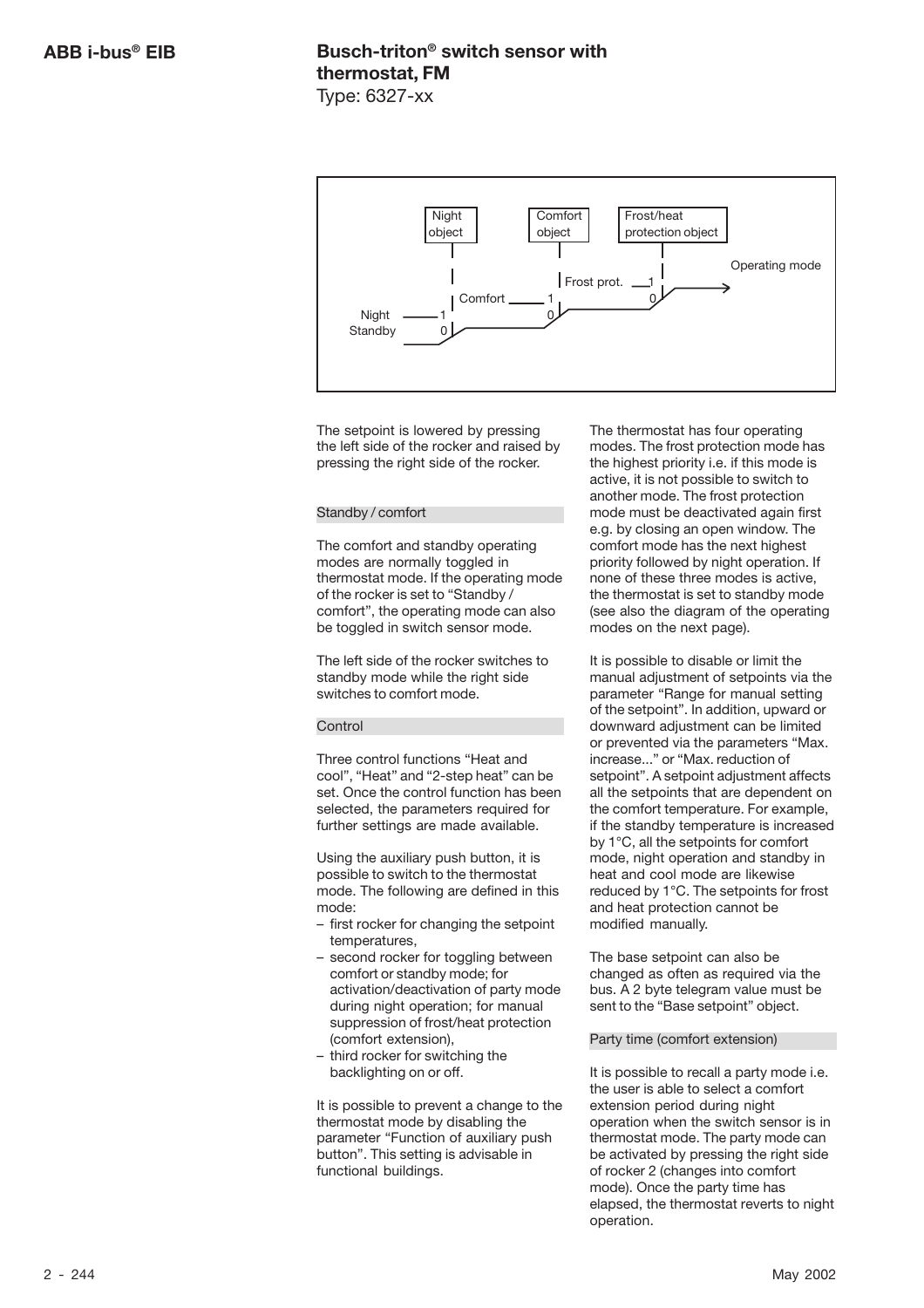

During the party mode, the symbols for night operation and comfort mode are indicated in the display. By pressing the left side of rocker 2, the party mode can be manually reset to night reduction.

If required, this function can also be used for the temporary deactivation of heat and frost protection. As in the case of night operation, the comfort mode is selected for the set period. The function is switched on and off in the same way. During this comfort extension period, the symbols for frost protection and comfort are indicated in the display.

### Heat and Cool

The following setpoint values can be set for heat mode: "Base setpoint in °C (16..35)", "Reduced heating in standby mode in K (1..8)", "Reduced heating during the night in K (1..12)" and "Setpoint frost protection in °C".

The comfort temperature for cool mode can be set via the parameter "Insensitive range between heat and cool in K (1-10)". The setpoint settings for standby mode and night operation then refer to this value: "Increased cooling in standby mode in K (1..8)" and "Increased cooling during night in  $K$  (1..12)".

If the base setpoint is for example set at 22°C and the room is to be cooled in comfort mode at 25°C, it is necessary to select an insensitive zone of 3°C. If the room is then to be cooled in standby mode at 27°C, the value must be increased by 2°C. Cooling the room during night operation with a minimum temperature of 29°C requires this value to be increased by 4°C.

It is possible to preselect a setpoint for heat protection which enables the room to be cooled despite the window being open. If heat protection is not required, the cooling mode can be disabled. In this case, the receipt of an "On" telegram at the frost/heat protection object causes the value 51°C to be output via the setpoint object instead of the current setpoint. The display in the thermostat mode then indicates "OFF".

In the default setting, the thermostat automatically toggles between heat and cool. If this is not required, the toggling can be carried out by an external, central controller via the object "Heat/cool". To do so, the parameter "Toggle between heat and cool" must be set to "via Object heat/ cool".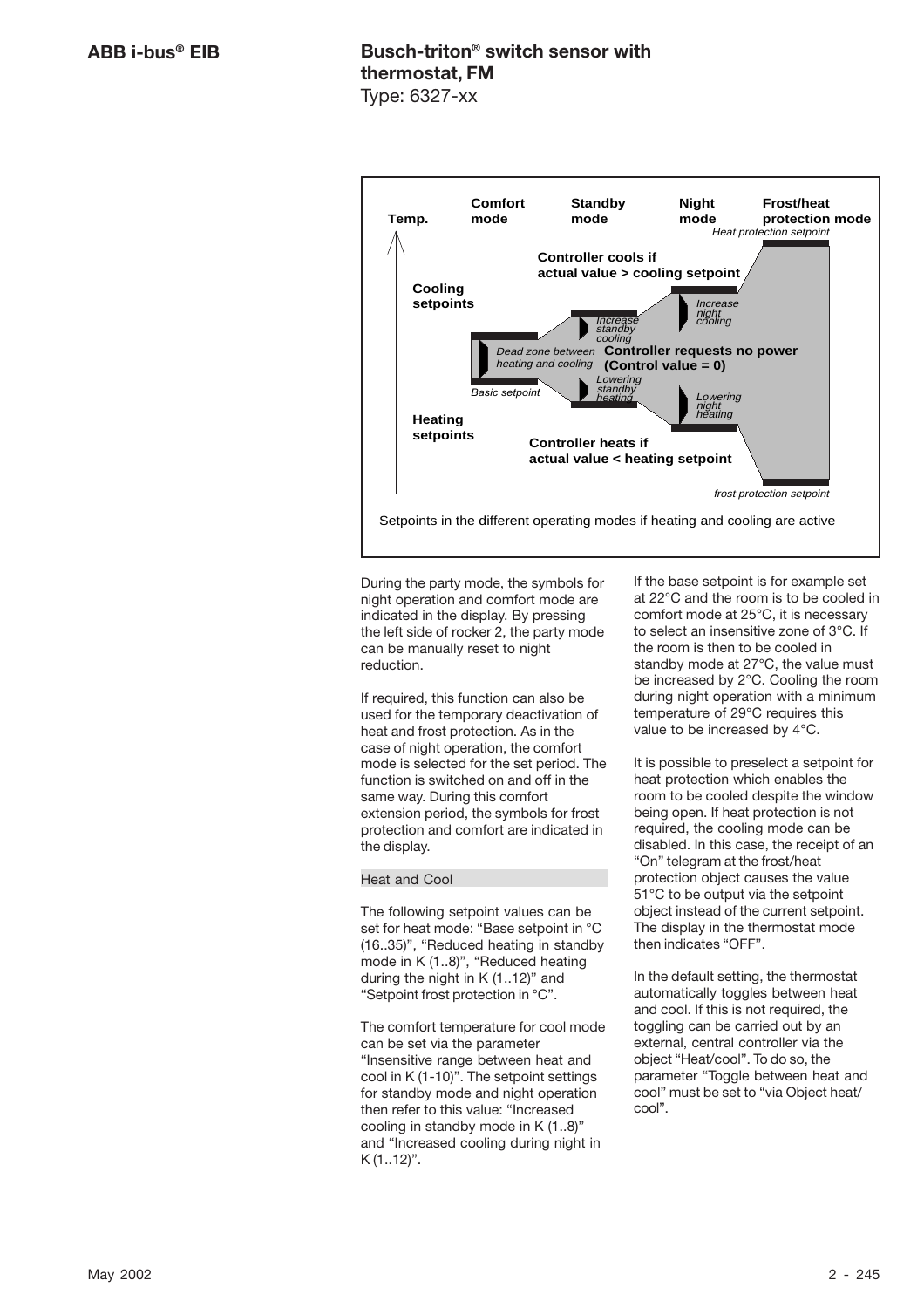If automatic toggling is selected, the thermostat decides when it should toggle between heat and cool. The object "Delete external setpoint" is also available to reset the manual setpoint  $(e.g. + 3 K)$ . If a "0" or "1" is sent to the object, the setpoint is set to zero.

If the automatic toggling between heat and cool is replaced by external toggling, the heating or cooling symbols are permanently visible for the duration of the relevant operating mode.

The external toggling between heat and cool is carried out via the object "Delete external setpoint". If a telegram with a "1" is received, the heating is activated while the cooling mode is activated by a telegram with the value "0". Heating is active after a reset.

With the setting "Behaviour when receiving a base setpoint value", it is defined whether the manual setpoint is reset or not once a setpoint has been received.

If a base setpoint is sent e.g. from a central time switch, it is advisable to reset the values that have been set locally (e.g. +3 K). All the thermostats that are addressed thus have the same setpoint.

In the operating mode "Heat and cool", both control values are sent cyclically.

In order to prevent the room from warming up in cooling mode due to sunlight, at least one rocker can carry out automatic shading when operated as a shutter sensor by lowering the shutter. The setpoint is set via the parameter "Automatic shading ...". This parameter must also be activated for the shutter sensors which are to be used for shading (see also "Shutter").

Via the parameter "Change of actual temperature for automatic sending", it is defined which temperature change causes a new temperature value to be sent. By default, the current setpoint is sent once a new temperature has been sent. It is also possible to deactivate the sending of the setpoint.

A cyclic time also specifies when the thermostat sends the current temperature, without dependence on a temperature variation.

If the measured temperature value is invalidated by the bus or mains coupler generating their own heat, the user can set an "Offset for temperature measurement". The default setting "0" is recommended as an offset value for bus couplers.

In order to be able to address the various control systems for heating and cooling, the Busch-triton® switch sensor can be assigned parameters for continuous or switching control. In the case of the switching control mode, it is also possible to select whether the control is two-step or by pulse width modulation.

In the case of a switching PWM controller, the output value of the controller (0...255) is converted into an ON/OFF function. For example, if a control value of 70% is to be produced, the ON time will be 7 minutes and the OFF time will be 3 minutes with a preselected cyclic interval of 10 minutes. The dynamic range can also be limited here as for the continuous controller.

The preset control parameters about the type of heating or cooling system can be used for continuous control and switching PWM control. If other control parameters are required, these can be set individually via more detailed parameters. A certain level of experience in control technology is required in order to use this option.

The continuous controller gives its control value to a 1 byte object. The minimum or maximum control value of the controller can be adapted for specific control valves that do not use the complete dynamic range (0...255) because their own dynamic range only extends from 25 to 180. The dynamic range of the system (thermostat + control valve) is thus increased. The control value "0" is sent in order to close the control valve.

To prevent unnecessary bus loads, it is possible to select what size the change of the control valve must be before it may be sent on the bus. The setting is a percentage value. The sending of the control value is also limited by a cyclic interval e.g. every 30 minutes.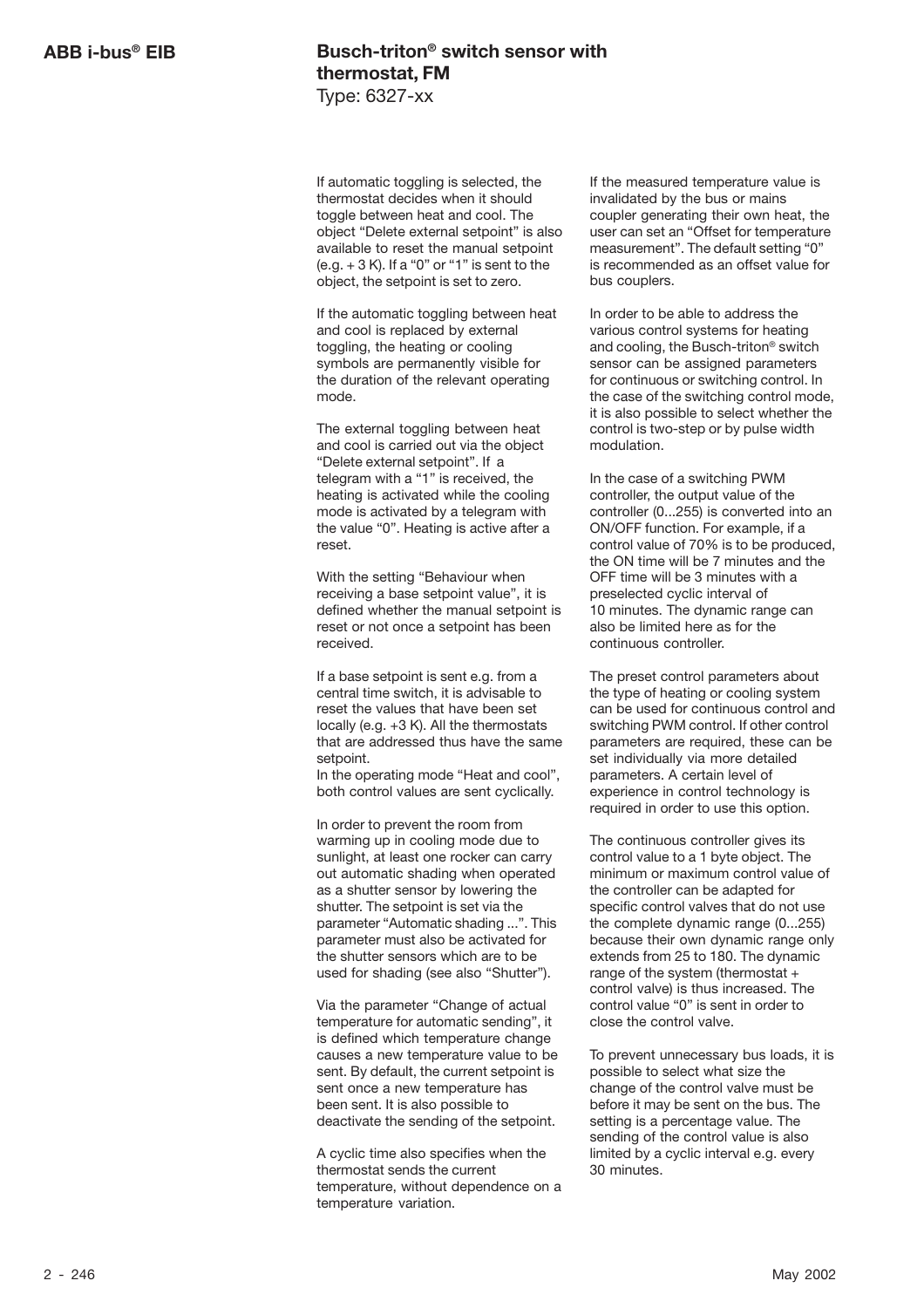In order to optimise the control characteristics of the heating or cooling system, the "Cyclic time of the switching control value" can be defined. When setting the cyclic time, it is important to consider the type of heating or cooling as well as the valve drive that is being used. The following recommendations can therefore be used:

a)Thermal control valve

It takes approx. 2-3 minutes to open an electrothermal valve completely. It is therefore not a good idea to set a shorter cyclic time than 15 minutes. b)Floor heating

- The time constant of a floor heating system is very large. A cyclic time of 20 minutes is therefore sufficient.
- c)Warm water heating This type of heating makes frequent use of electrothermal drives. A cyclic time of 15 minutes produces excellent control-action results.

d)Electric heating Cyclic times between 10 and 15 min are recommended, depending on the electric heating system and the conditions in the room.

If a two-step controller is used for heating or cooling control, it is possible to select different sizes for the hysteresis which fluctuates by the setpoint value. If the setpoint for heating mode lies at 20°C and the hysteresis is set at 0.5 K, then the controller switches on at 19.5°C and switches off again at 20.5°C. The selected hysteresis is then orientated to how quickly the heating or cooling system can warm up or cool down the room and how sensitive the customer is to the temperature. The hysteresis should not be too small as otherwise the valve drive continually opens and closes. It should also not be too large as there is a relatively high level of temperature fluctuation in the room.

The parameter "Reduction of hysteresis" serves to increase the accuracy of the controller. If this parameter is active, the hysteresis will be reduced e.g. by 0.1 K every minute until it reaches 0 K. The temperature fluctuations are effectively reduced during the control phase due to the reduction of the hysteresis. If the hysteresis is to be reduced, a setting smaller than one fifth of the hysteresis is recommended.

e.g. hysteresis  $0.5 K =$ reduction < 0.1 K/min In specific cases (floor heating), it may be necessary to install a quick-acting additional heating system in order to heat the room up rapidly. In the "twostep heating" mode, the thermostat offers a second heating system which can be regulated via switching control (1 bit) or continuous control with 1 byte values 0% to 100%.

The parameters "Setpoint difference of basic heating to additional heating" and "Hysteresis (one-sided)" are used to determine when the additional heating is switched on and off. As for the basic heating, unnecessary bus loads can be avoided by assigning a suitable cyclic time for the control value.

As some valve drives close with a 1 byte value of "255" or a 1 bit value of "1" and open with other values, the "Mode of control output" can also be inverted.

In the case of voltage failure, it can also be selected which operation mode the thermostat should have after bus voltage recovery.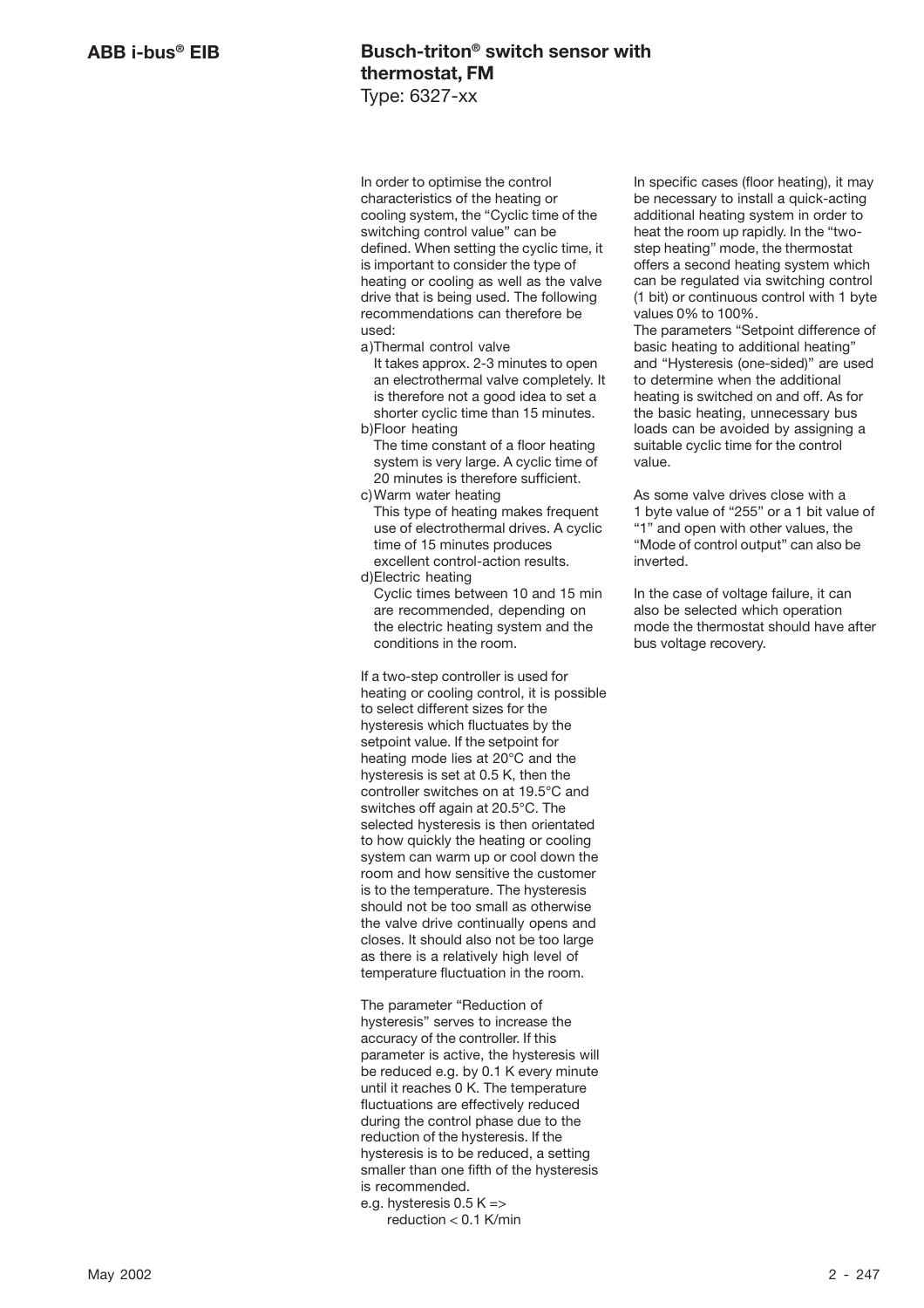| <b>Communication objects</b>                                    | No.             | <b>Type</b> | Object name         | <b>Function</b>            |
|-----------------------------------------------------------------|-----------------|-------------|---------------------|----------------------------|
| for switch sensor, heat and cool and                            | 0               | 1 bit       | Operation mode      | Frost/heat protection      |
| switching control                                               | $\mathbf{1}$    | 1 bit       | Operation mode      | Night mode                 |
|                                                                 | $\overline{2}$  | 1 bit       | Operation mode      | Comfort mode               |
|                                                                 | 3               | 1 bit       | Control value       | Heat (switching)           |
|                                                                 | 5               | 2 byte      | Base setpoint       | Telegr. temperature        |
|                                                                 | 6               | 2 byte      | Current temperature | Room temperature           |
|                                                                 | 7               | 2 byte      | Current setpoint    | Telegr. temperature        |
|                                                                 | $\,8\,$         | 1 bit       | Operation mode      | Reset of manual adjustment |
|                                                                 | 9               | 1 bit       | Rocker 1            | Telegr. switch             |
|                                                                 | 11              | 1 bit       | Rocker 2            | Telegr. switch             |
|                                                                 | 13              | 1 bit       | Rocker 3            | Telegr. switch             |
|                                                                 | 15              | 1 bit       | Rocker 4            | Telegr. switch             |
|                                                                 | 17              | 1 bit       | Rocker 5            | Telegr. switch             |
|                                                                 |                 |             |                     |                            |
|                                                                 |                 |             |                     |                            |
| <b>Communication objects</b><br>for switch sensor with 2 switch | No.<br>$\cdots$ | <b>Type</b> | Object name         | <b>Function</b>            |
| functions                                                       | $9$             | 1 bit       | Rocker 1 left       | Telegr. switch             |
|                                                                 | 10              | 1 bit       | Rocker 1 right      | Telegr. switch             |
|                                                                 | 11              | 1 bit       | Rocker 2 left       | Telegr. switch             |
|                                                                 | 12              | 1 bit       | Rocker 2 right      | Telegr. switch             |
|                                                                 | 13              | 1 bit       | Rocker 3 left       | Telegr. switch             |
|                                                                 | 14              | 1 bit       | Rocker 3 right      | Telegr. switch             |
|                                                                 | 15              | 1 bit       | Rocker 4 left       | Telegr. switch             |
|                                                                 | 16              | 1 bit       | Rocker 4 right      | Telegr. switch             |
|                                                                 | 17              | 1 bit       | Rocker 5 left       | Telegr. switch             |
|                                                                 | 18              | 1 bit       |                     |                            |
|                                                                 |                 |             | Rocker 5 right      | Telegr. switch             |
|                                                                 |                 |             |                     |                            |
| <b>Communication objects</b>                                    | No.             | <b>Type</b> | Object name         | <b>Function</b>            |
| for dimming sensor                                              |                 |             |                     |                            |
|                                                                 | $\cdots$<br>$9$ | 1 bit       | Rocker 1 - short    | Telegr. switch             |
|                                                                 | 10              | 4 bit       | Rocker 1 - long     | Telegr. dimming            |
|                                                                 | 11              | 1 bit       | Rocker 2 - short    | Telegr. switch             |
|                                                                 | 12              | 4 bit       |                     | Telegr. dimming            |
|                                                                 | 13              | 1 bit       | Rocker 2 -long      | Telegr. switch             |
|                                                                 |                 |             | Rocker 3 -short     |                            |
|                                                                 | 14              | 4 bit       | Rocker 3 - long     | Telegr. dimming            |
|                                                                 | 15              | 1 bit       | Rocker 4 - short    | Telegr. switch             |
|                                                                 | 16              | 4 bit       | Rocker 4 - long     | Telegr. dimming            |
|                                                                 | 17              | 1 bit       | Rocker 5 - short    | Telegr. switch             |
|                                                                 | 18              | 4 bit       | Rocker 5 - long     | Telegr. dimming            |
|                                                                 |                 |             |                     |                            |
| <b>Communication objects</b>                                    | No.             | <b>Type</b> | <b>Object name</b>  | <b>Function</b>            |
| for shutter sensor                                              |                 |             |                     |                            |
|                                                                 | $\cdots$<br>9   | 1 bit       | Rocker 1 - long     | Telegr. Move up/down       |
|                                                                 | 10              | 1 bit       | Rocker 1 - short    | Telegr. lamella adj./stop  |
|                                                                 | 11              | 1 bit       | Rocker 2 - long     | Telegr. Move up/down       |
|                                                                 | 12              | 1 bit       | Rocker 2 - short    | Telegr. lamella adj./stop  |
|                                                                 | 13              |             |                     |                            |
|                                                                 |                 | 1 bit       | Rocker 3 - long     | Telegr. Move up/down       |
|                                                                 | 14              | 1 bit       | Rocker 3 - short    | Telegr. lamella adj./stop  |
|                                                                 | 15              | 1 bit       | Rocker 4 -long      | Telegr. Move up/down       |
|                                                                 | 16              | 1 bit       | Rocker 4 - short    | Telegr. lamella adj./stop  |
|                                                                 | 17              | 1 bit       | Rocker 5 - long     | Telegr. Move up/down       |
|                                                                 | 18              | 1 bit       | Rocker 5 - short    | Telegr. lamella adj./stop  |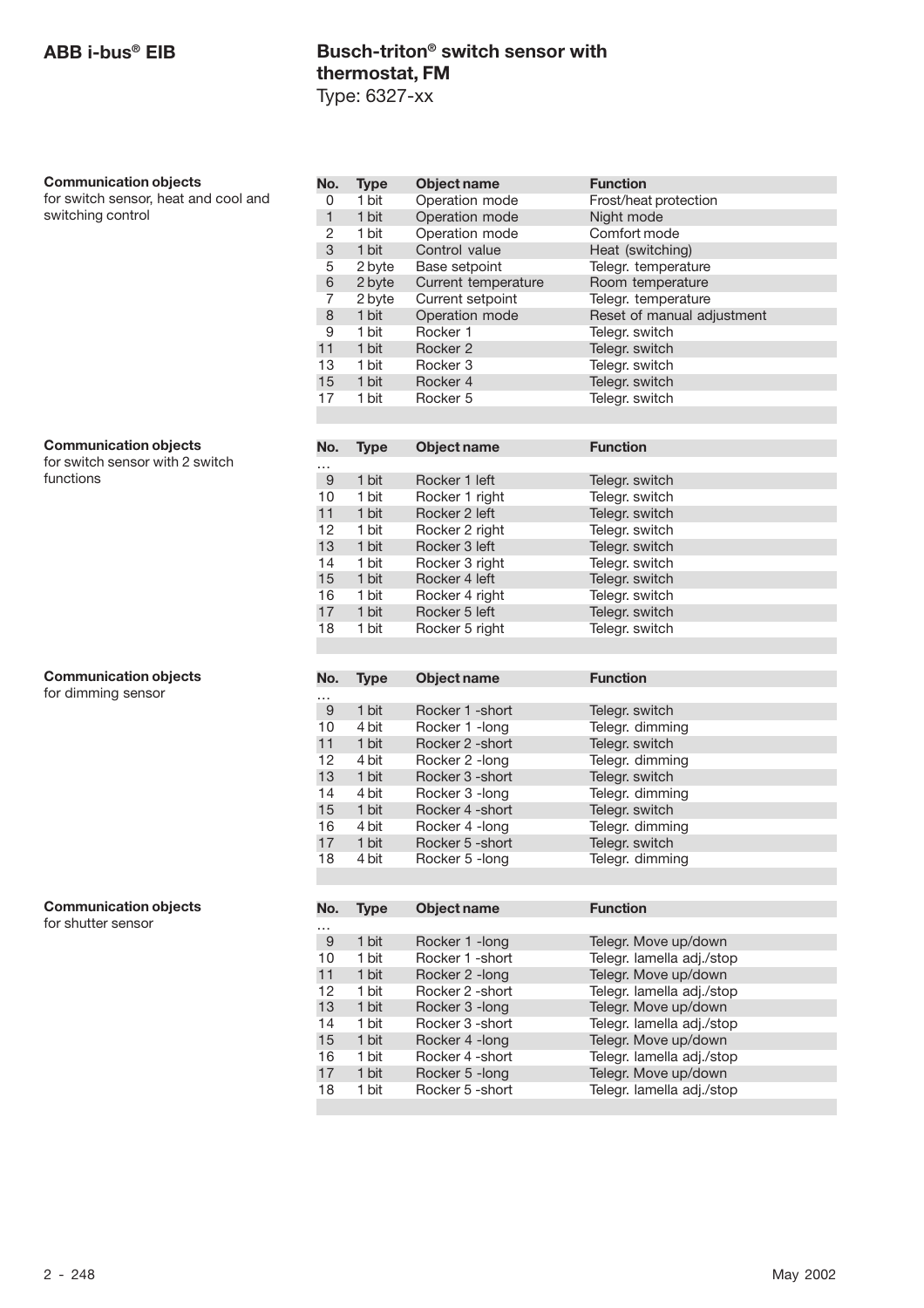| <b>Communication objects</b>           | No.                  | <b>Type</b> | Object name          | <b>Function</b>                 |
|----------------------------------------|----------------------|-------------|----------------------|---------------------------------|
| for value sensor                       | .                    |             |                      |                                 |
|                                        | $\boldsymbol{9}$     | 1 byte      | Rocker 1             | Telegr. value                   |
|                                        | 11                   | 1 byte      | Rocker 2             | Telegr. value                   |
|                                        | 13                   | 1 byte      | Rocker 3             | Telegr. value                   |
|                                        | 15                   | 1 byte      | Rocker 4             | Telegr. value                   |
|                                        | 17                   | 1 byte      | Rocker 5             | Telegr. value                   |
|                                        |                      |             |                      |                                 |
| <b>Communication objects</b>           | No.                  | <b>Type</b> | Object name          | <b>Function</b>                 |
| for ventilation sensor                 |                      |             |                      |                                 |
|                                        | <br>$\boldsymbol{9}$ | 1 byte      | Rocker 1 ventilation | Telegr. value                   |
|                                        | 11                   | 1 byte      | Rocker 2 ventilation | Telegr. value                   |
|                                        | 13                   | 1 byte      | Rocker 3 ventilation | Telegr. value                   |
|                                        | 15                   | 1 byte      | Rocker 4 ventilation | Telegr. value                   |
|                                        | 17                   | 1 byte      | Rocker 5 ventilation | Telegr. value                   |
|                                        |                      |             |                      |                                 |
|                                        |                      |             |                      |                                 |
| <b>Communication objects</b>           | No.                  | <b>Type</b> | Object name          | <b>Function</b>                 |
| for continuous control                 |                      |             |                      |                                 |
|                                        | 3                    | 1 byte      | Control value        | Heat (continuous)               |
|                                        | 4                    | 1 byte      | Control value        | Cool (continuous)               |
|                                        | $\cdots$             |             |                      |                                 |
|                                        |                      |             |                      |                                 |
|                                        |                      |             |                      |                                 |
| <b>Communication objects</b>           | No.                  |             |                      |                                 |
| for switching control                  |                      | <b>Type</b> | Object name          | <b>Function</b>                 |
|                                        |                      | 1 bit       | Control value        |                                 |
|                                        | 3<br>4               | 1 bit       | Control value        | Heat (switching)                |
|                                        |                      |             |                      | Cool (switching)                |
|                                        |                      |             |                      |                                 |
|                                        |                      |             |                      |                                 |
| <b>Communication objects</b>           | No.                  | <b>Type</b> | Object name          | <b>Function</b>                 |
| for 2-step heat (switching)            |                      |             |                      |                                 |
|                                        | 3                    | 1 bit       | Control value        | Heat (switching)                |
|                                        | 4                    | 1 bit       | Control value        | Additional heating (switching)  |
|                                        |                      |             |                      |                                 |
|                                        |                      |             |                      |                                 |
|                                        |                      |             |                      |                                 |
| <b>Communication objects</b>           | No.                  | <b>Type</b> | Object name          | <b>Function</b>                 |
| for 2-step heat (continuous)           |                      |             |                      |                                 |
|                                        | 3                    | 1 byte      | Control value        | Heat (continuous)               |
|                                        | 4                    | 1 byte      | Control value        | Additional heating (continuous) |
|                                        | $\cdots$             |             |                      |                                 |
|                                        |                      |             |                      |                                 |
| <b>Communication objects</b>           | No.                  | <b>Type</b> | <b>Object name</b>   | <b>Function</b>                 |
| for external toggling of heat and cool | $\cdots$             |             |                      |                                 |
|                                        | 8                    | 1 bit       | Operation mode       | Heat/cool                       |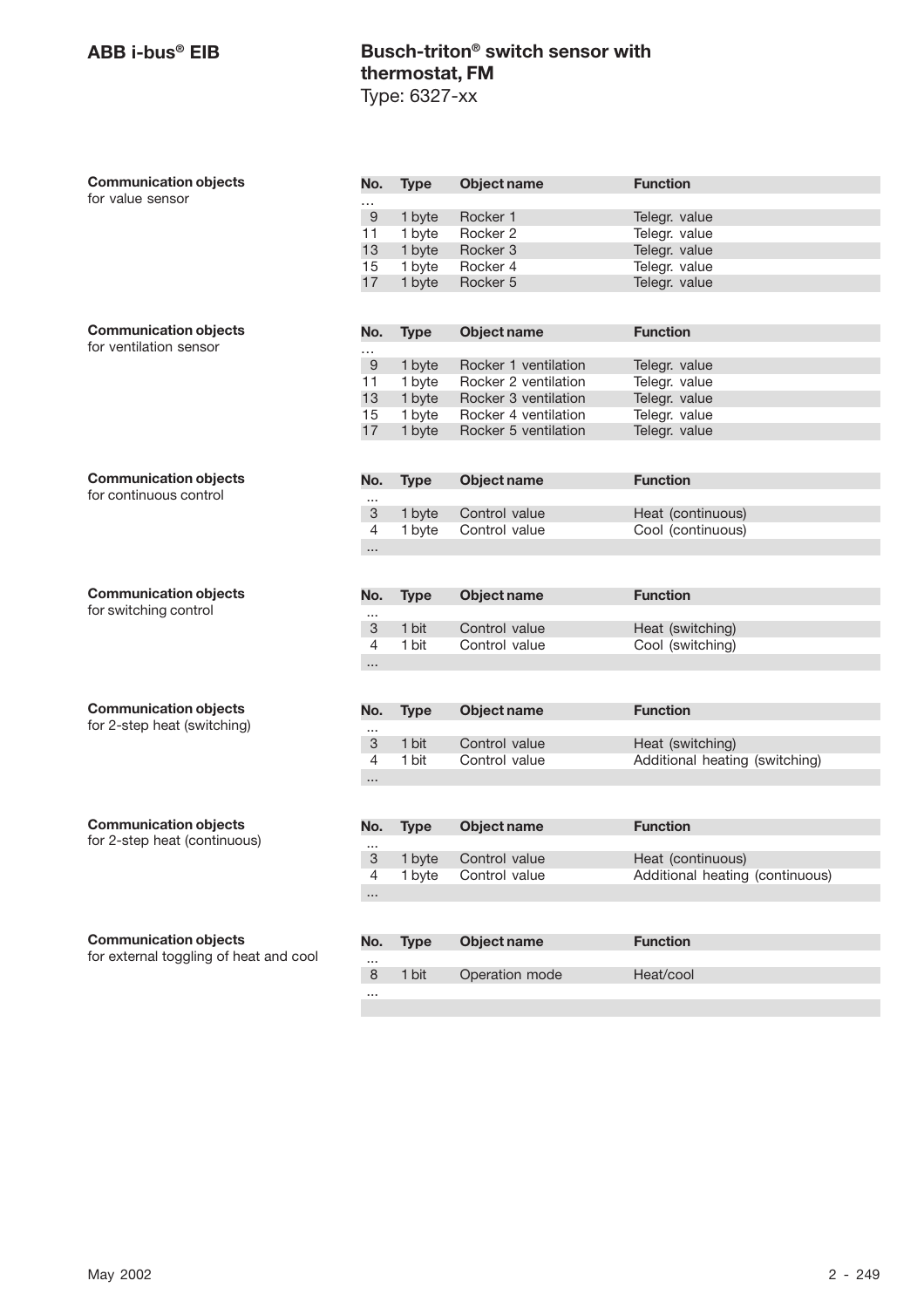| <b>Parameters</b> |
|-------------------|
|                   |

| General:                                         |                                                                                    |
|--------------------------------------------------|------------------------------------------------------------------------------------|
| - Function of auxiliary push button              | no function<br>Adj. of thermostat                                                  |
| - IR area                                        | blue<br>white<br>no IR                                                             |
| - Behaviour of text field LEDs                   | always off<br>control only via rocker 3<br>Switched off in night mode<br>always on |
| Only if LEDs are switched off:                   |                                                                                    |
| - Switching off of the LCD lighting              | with text field I FDs<br>Disable switching off                                     |
| - Switching off of the status LEDs               | with text field LEDs<br>Disable switching off                                      |
| Only if LEDs are always switched on:             |                                                                                    |
| - Switching off of the LCD lighting              | Disable switching off                                                              |
| - Switching off of the status LEDs               | Disable switching off                                                              |
| - Push button action interpreted as<br>long from | 280 ms / 420 ms / 560 ms / 700 ms /<br>840 ms                                      |
|                                                  |                                                                                    |

| Heat and cool<br>Heat<br>2-step heat                                                                              |
|-------------------------------------------------------------------------------------------------------------------|
| inactive<br>$30 \text{ min}$<br>1 <sub>h</sub><br>1.5h<br>2 <sub>h</sub><br>2.5h<br>3 <sub>h</sub><br>3.5h<br>4 h |
| not used<br>disabled                                                                                              |
| <b>Current value</b><br>Current setpoint<br>no temperature display                                                |
| <b>Standby</b><br>Comfort mode<br>Night<br>Frost/heat protection                                                  |
|                                                                                                                   |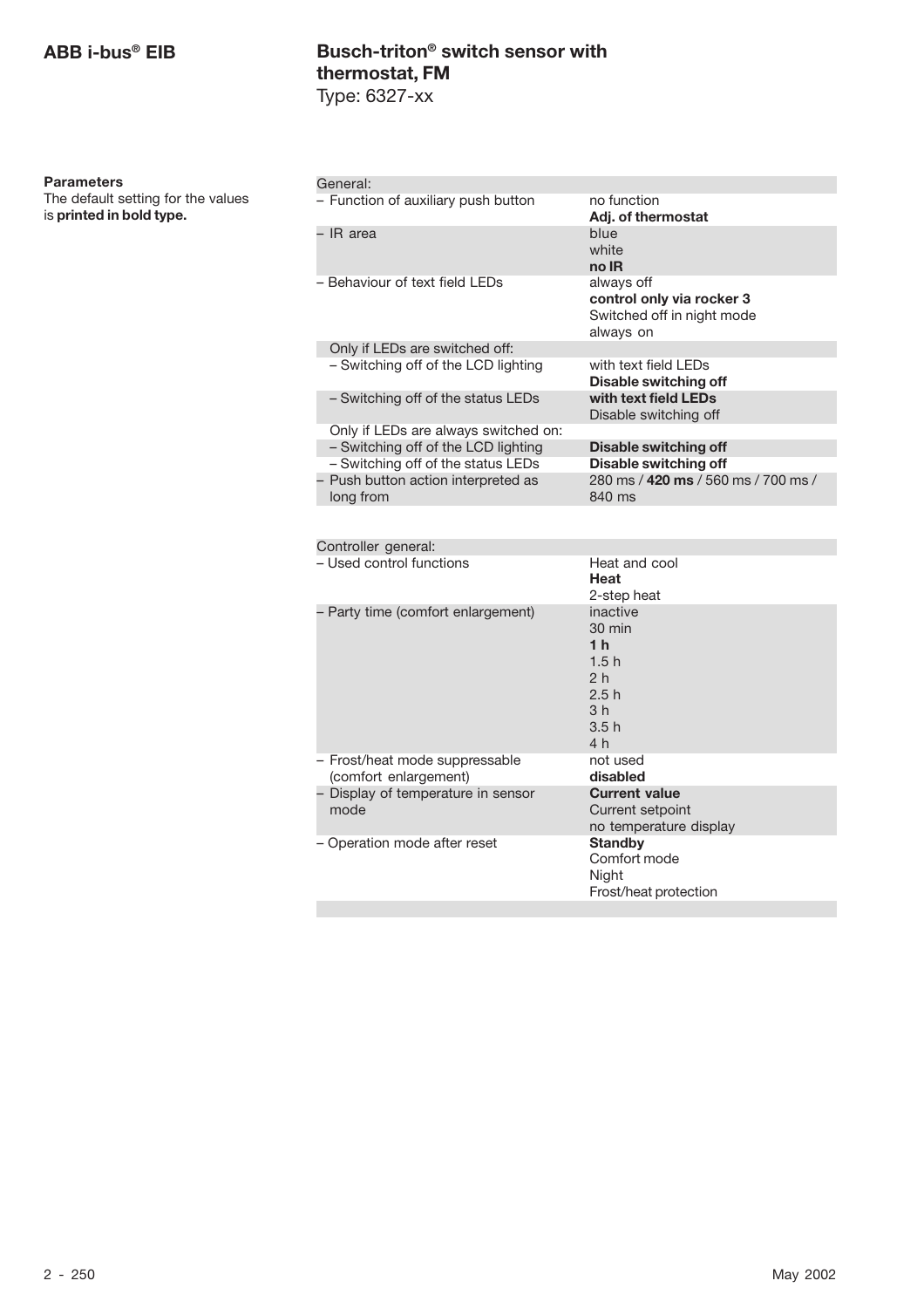### **Parameters**

| Separate for each rocker:                     |                                                                                                                                                                                                                                                                                    |
|-----------------------------------------------|------------------------------------------------------------------------------------------------------------------------------------------------------------------------------------------------------------------------------------------------------------------------------------|
| - Operation mode of rocker                    | <b>Switching sensor</b><br>Dimming sensor<br>Shutter sensor<br>Value<br>Ventilation continuous<br>Temperature setpoint<br>Standby / comfort                                                                                                                                        |
|                                               |                                                                                                                                                                                                                                                                                    |
| In switch sensor mode:                        |                                                                                                                                                                                                                                                                                    |
| - Number of switch functions                  | 2 Functions $\Rightarrow$ 2 Objects<br>1 Function => 1 Object                                                                                                                                                                                                                      |
| With only 1 switch function:                  |                                                                                                                                                                                                                                                                                    |
| - Working mode of the rocker                  | TOGGLE<br>$left =$ OFF, right = ON<br>$left = ON$ , right = OFF                                                                                                                                                                                                                    |
| If 2 switch functions are selected:           |                                                                                                                                                                                                                                                                                    |
| - Working mode of the rocker                  | left = TOGGLE, right = TOGGLE<br>$left = TOGGLE$ , right = OFF<br>$left =$ OFF, right = TOGGLE<br>$left =$ OFF, right = OFF<br>$left = TOGGLE$ , right = $ON$<br>$left =$ OFF, right = ON<br>$left = ON$ , right = TOGGLE<br>$left = ON$ , right = OFF<br>$left = ON$ , right = ON |
|                                               |                                                                                                                                                                                                                                                                                    |
| In dimming sensor mode:                       |                                                                                                                                                                                                                                                                                    |
| - Dimming direction                           | left =darker/TOGGLE, right=brighter/<br>TOGGLE<br>left = brighter/TOGGLE, right = darker<br>TOGGLE<br>$left = darker/OFF$ , right = brighter/ON<br>$left = brighter/ON$ , right = darker/OFF                                                                                       |
|                                               |                                                                                                                                                                                                                                                                                    |
|                                               |                                                                                                                                                                                                                                                                                    |
| In shutter sensor mode:                       |                                                                                                                                                                                                                                                                                    |
| - Shutter direction                           | $left =$ DOWN, right = UP<br>$left = UP$ , right = DOWN                                                                                                                                                                                                                            |
| - Automatic shading<br>(see also at setpoint) | inactive<br>send ON telegram<br>send OFF telegram                                                                                                                                                                                                                                  |
|                                               |                                                                                                                                                                                                                                                                                    |
| In switch, shutter and dimming sensor mode:   |                                                                                                                                                                                                                                                                                    |
| - Operation mode of LED                       | orientation light<br>shows value of object rocker-long                                                                                                                                                                                                                             |
| Only for display of object value:             |                                                                                                                                                                                                                                                                                    |
| - Colour of the LED                           | $OFF = green, ON = red$<br>$OFF = red, ON = green$                                                                                                                                                                                                                                 |
| Only for orientation light:                   |                                                                                                                                                                                                                                                                                    |
| - Colour of the LED                           | always green<br>always red<br>always off                                                                                                                                                                                                                                           |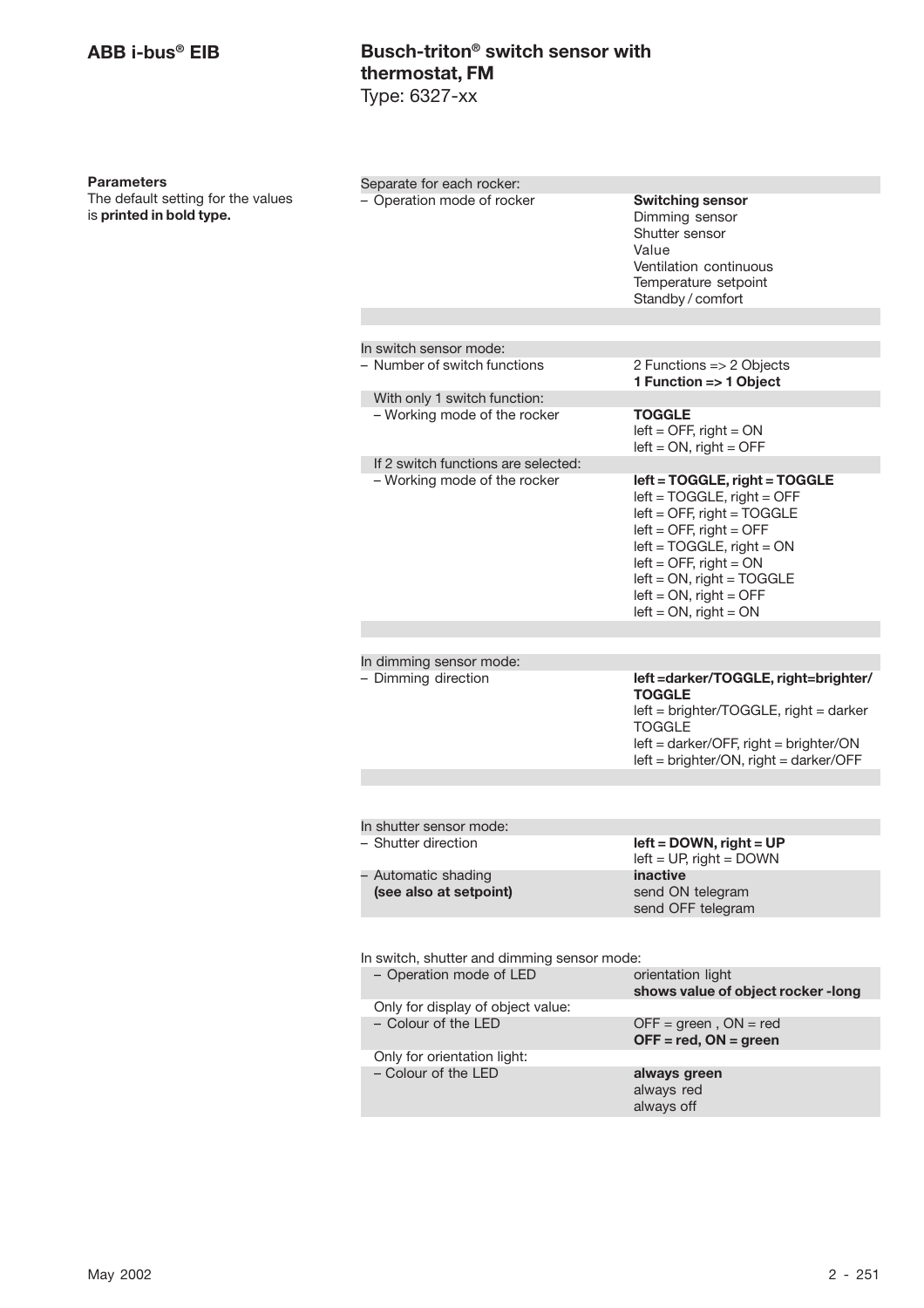**Parameters**

The default setting for the values

is **printed in bold type.**

| In value mode:                                     |                                              |
|----------------------------------------------------|----------------------------------------------|
| - Rocker left - value (0255)                       | 0                                            |
| - Rocker right - value (0255)                      | 255                                          |
| - Operation mode of LED                            | Operation of the rocker<br>orientation light |
| Only for operation of the rocker:                  |                                              |
| - Colour of the LED                                | $left = green$ , right = red                 |
|                                                    | $left = red$ , right = green                 |
| Only for orientation light:<br>- Colour of the LED |                                              |
|                                                    | always off<br>always red                     |
|                                                    | always green                                 |
|                                                    |                                              |
|                                                    |                                              |
| In continuous ventilation mode:                    |                                              |
| - Working mode of the rocker                       | $left = down, right = up$                    |
|                                                    | $left = up$ , right = down                   |
| - Lower limit of ventilation                       | 0%/10%/20%/30%                               |
| - Upper limit of ventilation                       | 70%/80%/90%/100%                             |
| - Colour of the LED                                | always green                                 |
|                                                    | always red<br>always off                     |
|                                                    |                                              |
|                                                    |                                              |
| In temperature setpoint mode:                      |                                              |
| - Working mode of the rocker                       | left= decrease, right = increase             |
| - Colour of the LED                                | always green                                 |
|                                                    | always red                                   |
|                                                    | always off                                   |
|                                                    |                                              |
| In standby/comfort mode:                           |                                              |
| - Working mode of the rocker                       | left = standby, right = comfort              |
| - Colour of the LED                                | always green                                 |
|                                                    | always red                                   |
|                                                    | always off                                   |
|                                                    |                                              |
| Room temperature:                                  |                                              |
| - Change of actual temperature                     | inactive                                     |
| for automatic sending                              | at 0.2 K                                     |
|                                                    | at 0.4 K                                     |
|                                                    | at 0.6 K                                     |
|                                                    | at 0.8 K                                     |
|                                                    | at 1.0 K<br>at 1.2 K                         |
|                                                    | at 1.4 K                                     |
|                                                    | at 1.6 K                                     |
|                                                    | at 1.8 K                                     |
|                                                    | at 2.0 K                                     |
| - Send current setpoint if changes                 | inactive                                     |
|                                                    | active                                       |
| - Cyclic time for automatic sending                | inactive                                     |
| of temp. difference                                | every 3 min                                  |
|                                                    | every 5 min                                  |
|                                                    | every 10 min                                 |
|                                                    | every 15 min<br>every 30 min                 |
|                                                    | every 60 min                                 |
| - Offset for temperature measurement               | 0                                            |
| (-128  127) x 0.1 K                                |                                              |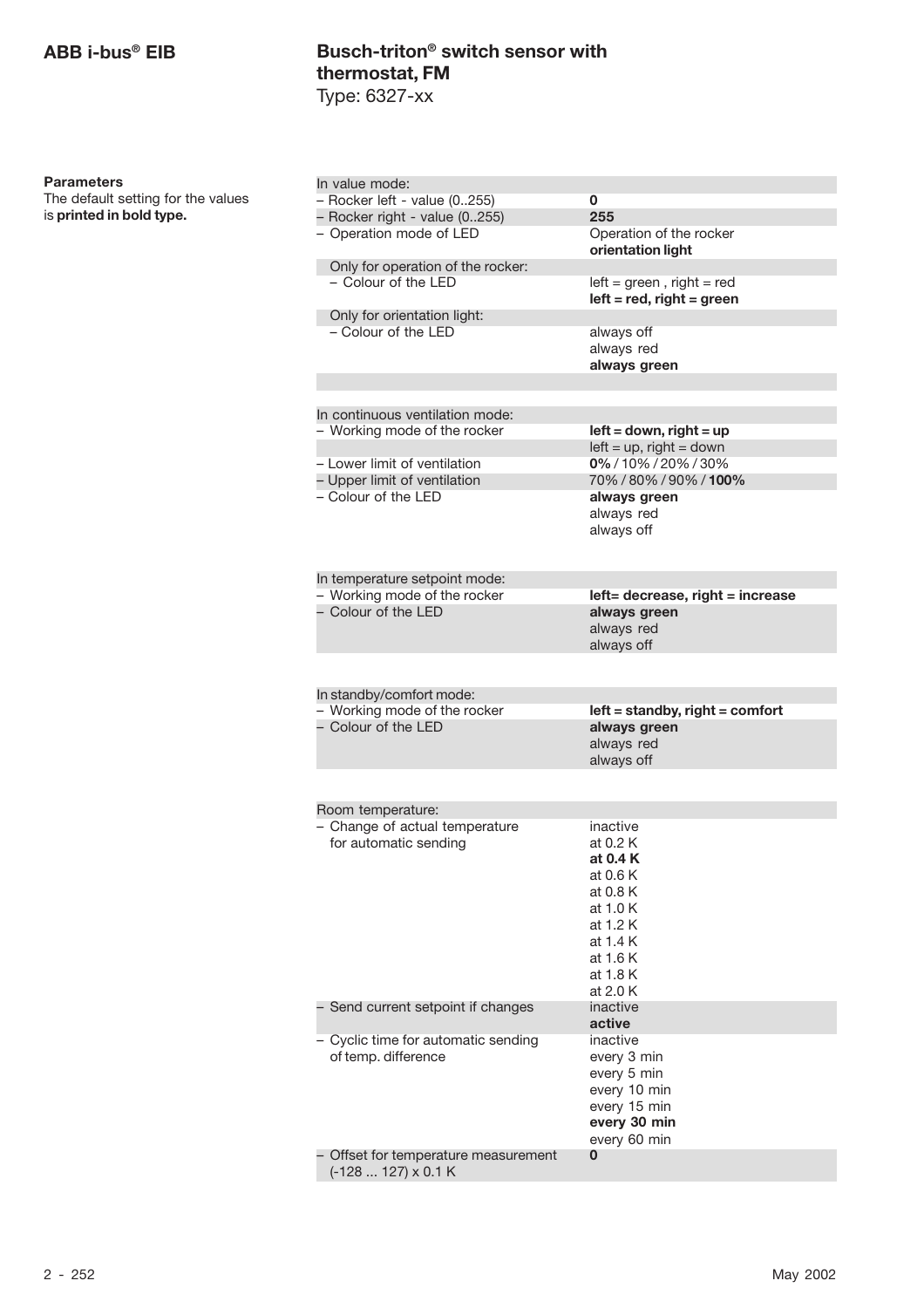### **Parameters**

| Setpoints                                                               |                                                                                                                                                                                                                     |
|-------------------------------------------------------------------------|---------------------------------------------------------------------------------------------------------------------------------------------------------------------------------------------------------------------|
| - Base setpoint in $°C$ (1631)                                          | 16 °C /  / 21 °C /  / 31 °                                                                                                                                                                                          |
| - Reduced heating in standby mode<br>in $K(18)$                         | $1K/2K/$ /8K                                                                                                                                                                                                        |
| - Reduced heating during the night<br>in K (18)                         | $1K/$ /4 $K/$ /8 $K$                                                                                                                                                                                                |
| - Setpoint frost protection in ${}^{\circ}$ C                           | $5^{\circ}$ C / $\ldots$ / <b>7</b> $^{\circ}$ <b>C</b> / $\ldots$ / 10 $^{\circ}$ C                                                                                                                                |
| - Automatic shading<br>(is only active on rockers with shutter<br>mode) | current temp. > comfort setpoint<br>heating $+2K$<br>current temp. > comfort setpoint<br>heating $+4$ K<br>current temp. > comfort setpoint<br>heating $+6$ K<br>current temp. > comfort setpoint<br>heating $+8$ K |
| Only for heat and cool:                                                 |                                                                                                                                                                                                                     |
| - Insensitive range between heat and<br>cool in $K(1.8)$                | $1K/2K/$ /8K                                                                                                                                                                                                        |
| - Increased cooling in standby mode<br>in $K(1.8)$                      | $1K/2K/$ /8K                                                                                                                                                                                                        |
| - Increased cooling during night<br>in $K(18)$                          | $1K/4K/$ /8K                                                                                                                                                                                                        |
| - Setpoint heat protection                                              | <b>Cooling disabled</b><br>30 °C<br>35 °C<br>40 $\degree$ C<br>44 $\degree$ C                                                                                                                                       |
| - Toggle between heat and cool                                          | automatically/object "delete external<br>setpoint"<br>via Object "heat/cool"                                                                                                                                        |
|                                                                         |                                                                                                                                                                                                                     |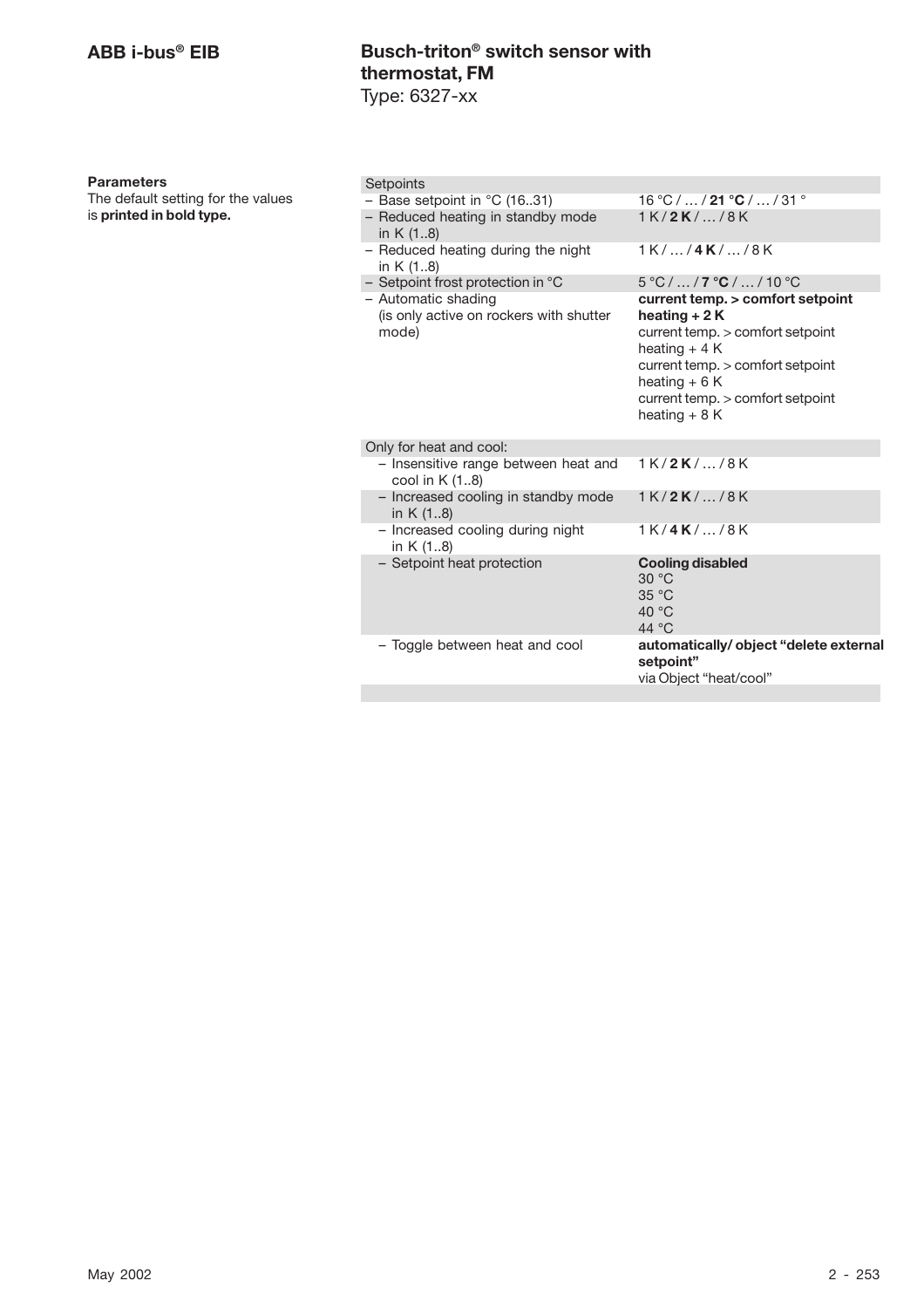## **ABB i-bus® EIB**

# **Busch-triton® switch sensor with thermostat, FM** Type: 6327-xx

| Parameters |  |
|------------|--|
|------------|--|

| For heat and cool mode:                             |                                                                                                                              |
|-----------------------------------------------------|------------------------------------------------------------------------------------------------------------------------------|
| - Output of control value                           | continuous                                                                                                                   |
|                                                     | switching                                                                                                                    |
| Only for switching control value:                   |                                                                                                                              |
| - Control mode                                      | Two-step control                                                                                                             |
|                                                     | <b>PWM</b> control                                                                                                           |
| Only for PWM control:                               |                                                                                                                              |
| - Control parameter                                 | by installation type<br>more detailed                                                                                        |
| Only for heating:                                   |                                                                                                                              |
| - Type of heating                                   | Warm water heating (1.5 K/100 min)<br>Electrical heating (1.5 K/50 min)<br>Floor heating (4 K/200 min)                       |
| Only for cooling:                                   |                                                                                                                              |
| - Type of cooling                                   | cool ceiling (5 K/240 min)<br>SplitUnit / Fan coil (4 K/90 min)                                                              |
| Only if "more detailed" is selected:                |                                                                                                                              |
| - Proportional range                                | 1 K/1.5 K/2 K/2.5 K/3 K/4 K/<br>5K/6K/8K                                                                                     |
| - Readjust time in min.                             | 0 min / 10 min /  / 100 min /  /<br>240 min                                                                                  |
| - Cyclic time of the switching<br>control value     | 3 min / 5 min / 10 min / 15 min /<br>20min / 30 min                                                                          |
| - PWM cycle is 0 % up to an<br>output value         | 0%/5%/10%/15%//30%                                                                                                           |
| - PWM cycle is 100 % up to an<br>output value       | 70%/75%//90%/95%/100%                                                                                                        |
| Only for two-step control:                          |                                                                                                                              |
| - Hysteresis                                        | $0.3 K / 0.5 K / 0.7 K / 1.0 K / 1.5 K / 2 K$                                                                                |
| - Reduction of hysteresis                           | <i>inactive</i><br>$0.2$ K/min<br>$0.1$ K/min<br>0.066 K/min<br>$0.05$ K/min<br>$0.04$ K/min<br>$0.033$ K/min<br>0.029 K/min |
| - Cyclic time for automatic sending                 | every 3 min<br>every 5 min<br>every 10 min<br>every 15 min<br>every 30 min<br>every 60 min                                   |
| Only for continuous control:                        |                                                                                                                              |
| - Control parameter                                 | by installation type<br>more detailed                                                                                        |
| Only for heating control:                           |                                                                                                                              |
| - Type of heating                                   | Warm water heating (1.5 K/100 min)<br>Electrical heating (1.5 K/50 min)<br>Floor heating (4 K/200 min)                       |
| Only for cooling control:                           |                                                                                                                              |
| - Type of cooling                                   | cool ceiling (5 K/240 min)<br>SplitUnit / Fan coil (4 K/90 min)                                                              |
| Only if "more detailed" is selected:                |                                                                                                                              |
| - Proportional range                                | 1K/ <b>1.5K</b> /2K/2.5K/3K/4K/<br>5K/6K/8K                                                                                  |
| - Readjust time in min.                             | 0 min / 10 min /  / 100 min /  /<br>240 min                                                                                  |
| - Minimum control value                             | 0%/5%/10%/15%//30%                                                                                                           |
| - Maximum control value                             | 70%/75%// <b>90%</b> /95%/100%                                                                                               |
| - Change for automatic sending<br>of control output | 2 % / 5 % / 10 % / inactive                                                                                                  |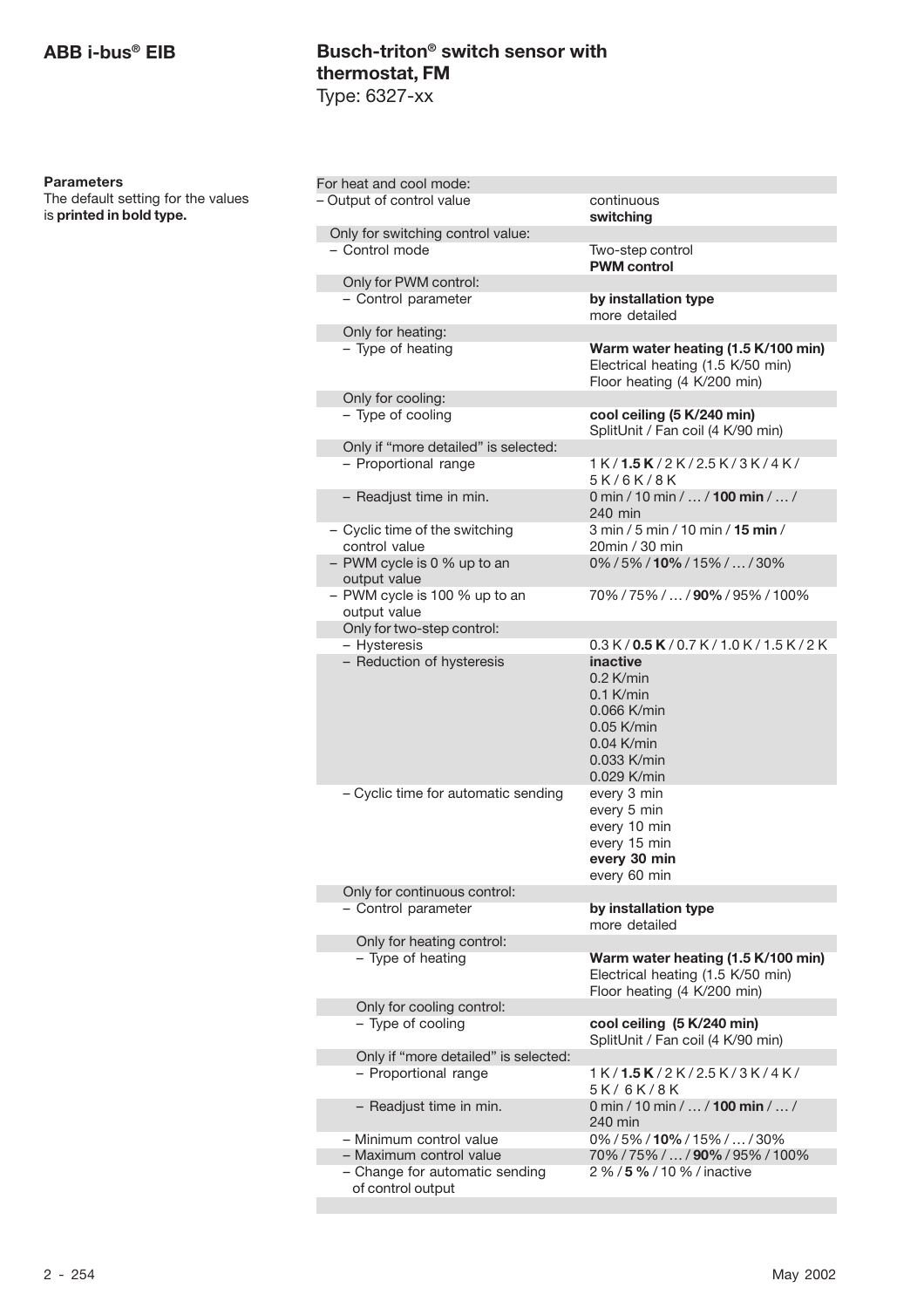### **Parameters**

| - Cyclic time for automatic sending<br>of control output                                                 | every 3 min<br>every 5 min<br>every 10 min<br>every 15 min<br>every 30 min<br>every 60 min |
|----------------------------------------------------------------------------------------------------------|--------------------------------------------------------------------------------------------|
| - Mode of control output                                                                                 | normal<br>inverted                                                                         |
|                                                                                                          |                                                                                            |
| For two-step heat (additional heating):                                                                  |                                                                                            |
| - Setpoint difference of basic heating<br>to additional heating                                          | 1K/2K/3K                                                                                   |
| - Hysteresis (one-sided)                                                                                 | 0.3 K/0.5 K/0.7 K/1.0 K/1.5 K/2 K                                                          |
| - Cyclic time for automatic sending<br>of control output                                                 | inactive<br>like basic heating                                                             |
| - Type of control value                                                                                  | continuous (1 Byte: 0% or 100%)<br>switching (1 Bit)                                       |
| - Mode of control value                                                                                  | normal<br>inverted                                                                         |
|                                                                                                          |                                                                                            |
| Manual setpointing:                                                                                      |                                                                                            |
| - Range for manual setting of the                                                                        | disabled                                                                                   |
| setpoint                                                                                                 | $+/-1$ K<br>$+/- 3K$                                                                       |
|                                                                                                          | $+/- 5 K$                                                                                  |
| – Max. increase of setpoint at heating                                                                   | 0K/1K/2K/3K/4K/5K                                                                          |
| Only for "Heat and cool":                                                                                |                                                                                            |
|                                                                                                          |                                                                                            |
| - Max. reduction of setpoint at cooling                                                                  | 0K/1K/2K/3K/4K/5K                                                                          |
| Example: range of setpoint adj.: +/- 5 K<br>Max. increase at heating: 3 K<br>Max. reduction cooling: 1 K | Range at heating: -5 K  +3 K<br>Range at cooling: -1 K +5 K                                |
| - Behaviour when receiving a base<br>setpoint value                                                      | manual setpointing unchanged<br>reset manual setpointing                                   |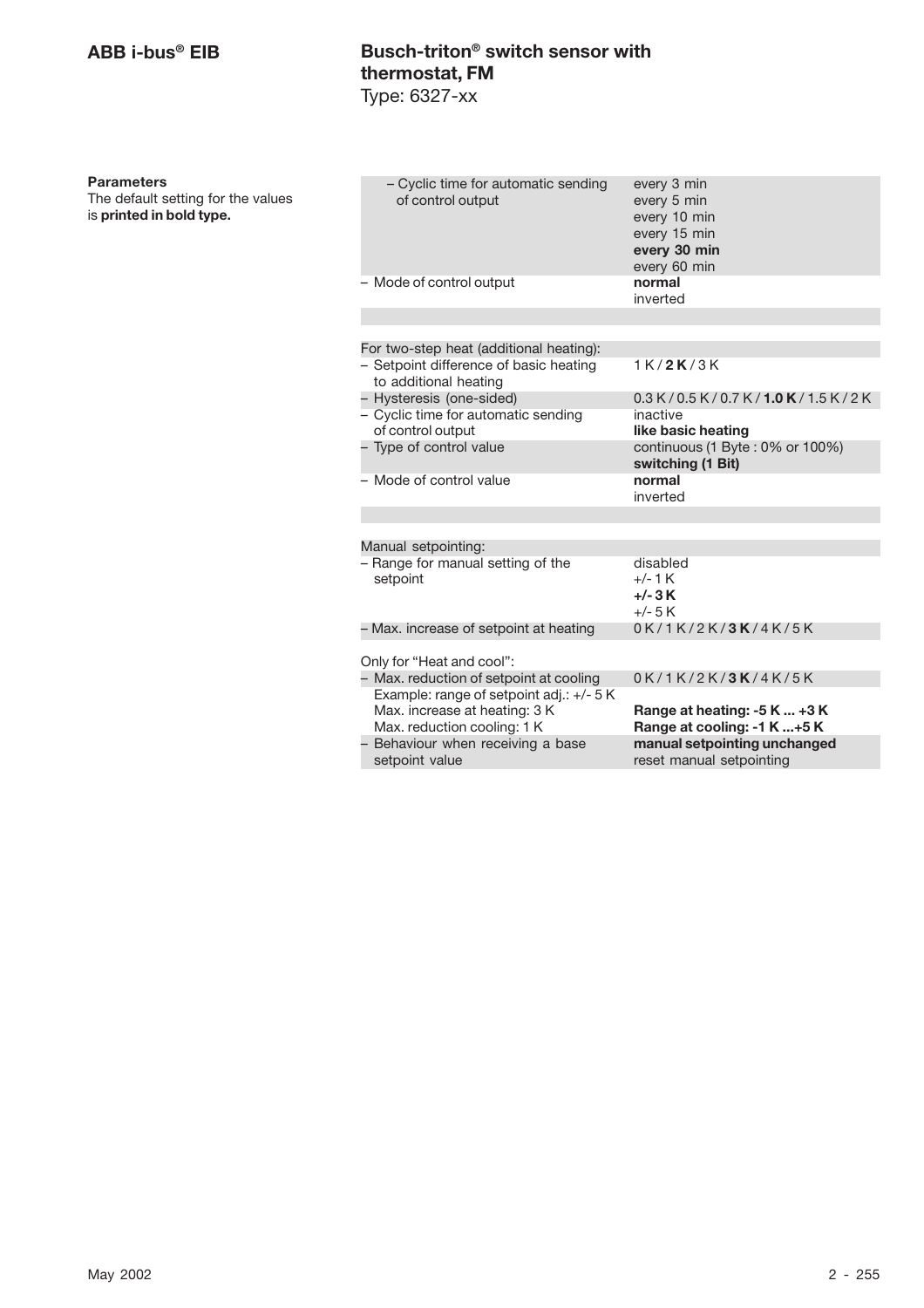**IR Switch Dim Shu. Val. Vent. LS Heat Cool /1**



### **Selection in ETS2**

- ABB  $L$ Heating  $\mathsf{\mathsf{L}}$ Thermostat triton
- ABB

 $L$ Push Button triton  $L$ Push button, 5-fold with thermostat

- Note: The descriptions for
- LCD,
- LED backlighting,
- IR,
- switching,
- dimming, – shutter,
- value,
- 
- continuous ventilation, – temperature setpoint,
- toggling standby/comfort,
- controller,

– party time (comfort extension) – and heating and cooling have already been outlined in the application description "IR Switch Dim Shu. Val. Vent. Heat Cool".

The additional functions of lightscenes are described in the following section.

If the auxiliary push button is pressed, the Busch-triton® switch sensor is switched to the thermostat operating mode. The first three rockers can be used for setting the thermostat functions. The fourth and fifth rockers are fixed and are used to control lightscene telegrams. The device automatically reverts to the operating mode of switch sensor with lightscenes approx. 5 s after the last operation.

### **Lightscenes**

In lightscene mode, up to four scenes with up to five different groups of actuators can be controlled without special lightscene modules.

The lightscenes can be specified via the device parameters. The user can then reconfigure the parameters individually according to his requirements while the installation is in operation. The auxiliary push button is used for storing new lightscenes (parameters). To do this, the parameter "Function of auxiliary push button" must be set to "Storage of lightscenes"or "Adj. of thermostat/ Storage of lightscenes". To be able to use this function, the transmitting group addresses and flags must be assigned correctly when configuring the actuators.

The lightscenes are configured according to the following process.

- 1. There are four lightscenes which are recalled via rockers 4 and 5.
- 2. For each of the actuator groups A ... E, it must be determined with the parameter "Type of actuator group ...", whether they use 1 bit communication objects (switch or shutter actuators) or 8 bit communication objects (dimming actuators). Depending on this setting, the ETS2 program displays various parameters and communication objects. Communication objects 15 ... 19 are used for the control of actuator groups A ... E.
- 3. For each of the lightscenes, values can be preset for the actuator groups on their own parameter page.
- 4. The first three rockers continue to be available for switching, dimming, shutter control, ventilation control or for sending values.

The LEDs of rockers 4 and 5 change colour to indicate which side of the rocker has been pressed. The LED lights up red when the left side has been pressed and glows green when the right side has been pressed.

### Application example:

In a training room, there are two groups of luminaires above the seminar participants (luminaires 1 and 2) and one group of luminaires above the lecture area (luminaire 3). The room can be made darker using two electrically driven blinds. The room temperature should be controlled.

From the lecture area, luminaires 1 and 2 should be switched and dimmed together while luminaire 3 should be switched and dimmed separately. The blinds should likewise be operated and four lightscenes recalled (base lighting, OFF, lecture without projector and lecture with projector). In addition, the room temperature in the lecture area should be controlled with a thermostat.

A 5-fold Busch-triton® switch sensor with thermostat is used together with three switch/dim actuators and two shutter actuators.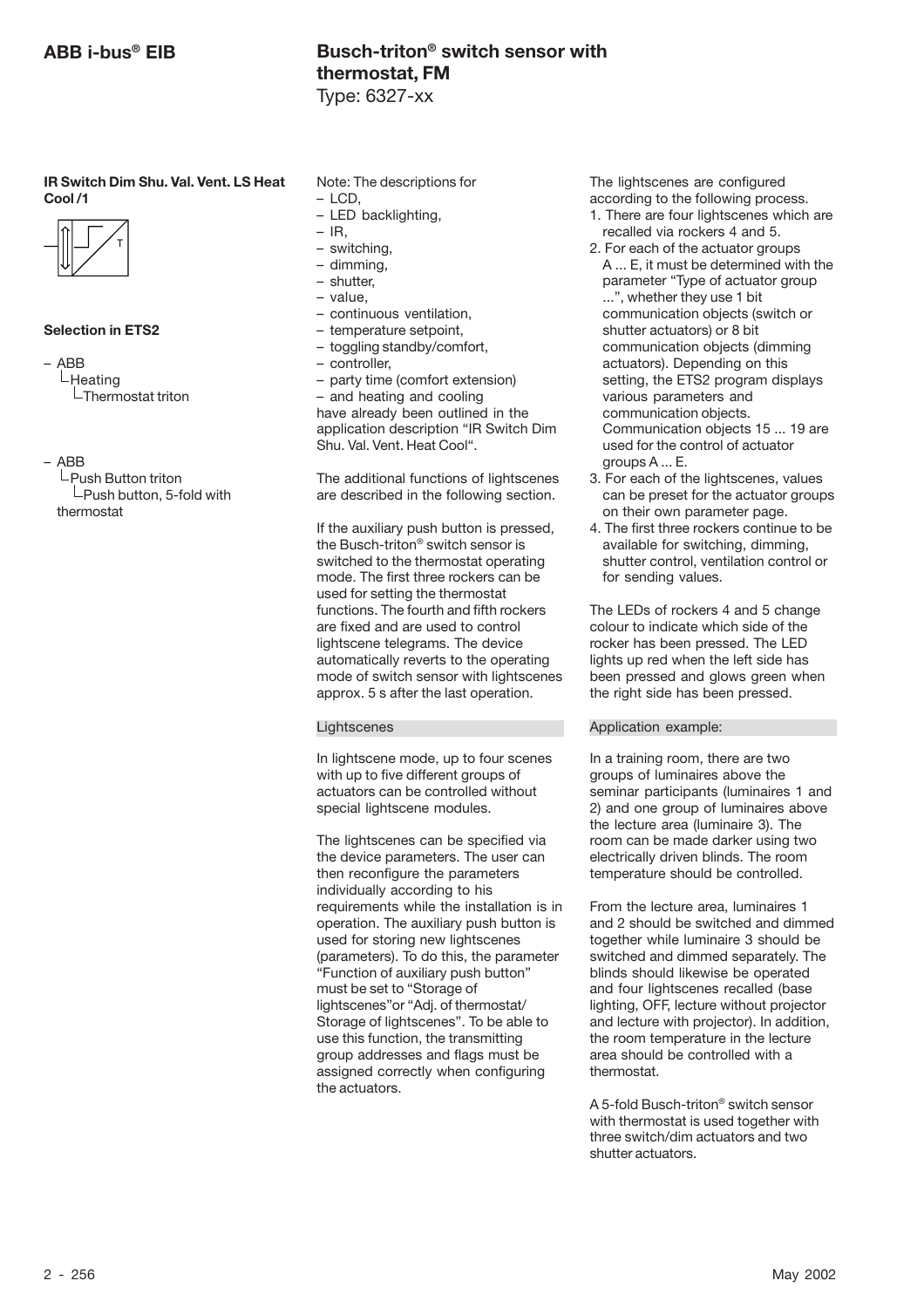The 5-fold Busch-triton® switch sensor with thermostat in the lecture area has the following parameters:

- Function of auxiliary push button: Adj. of thermostat
- Operation mode of rocker 1: Dimming sensor
- Operation mode of rocker 2: Dimming sensor
- Operation mode of rocker 3: Shutter sensor
- Operation mode of rocker 4: Rocker is assigned to two **lightscenes**
- Operation mode of rocker 5: Rocker is assigned to two lightscenes
- IR area:
- blue
- Type of actuator group A: Dimming actuator (8 Bit)
- Type of actuator group B: Dimming actuator (8 Bit)
- Type of actuator group C: Dimming actuator (8 Bit)
- Type of actuator group E: Switch or shutter actuator (1 Bit)

Rocker 1 should be able to switch and dim luminaire 3. The 1 bit communication object of rocker 1 is thus linked to the switching object of the actuator for luminaire 3. The 4 bit communication object of rocker 1 is linked to the dimming object of the actuator for luminaire 3. Rocker 2 should switch and dim luminaires 1 and 2 together. The communication objects of rocker 2 are therefore linked to the dimming objects of the actuators for luminaires 1 and 2. The third rocker should be able to raise and lower the blinds together. The 1 bit communication objects of rocker 3 are thus linked with the objects of the actuators for the shutters. The 1 byte communication objects of actuator groups A to C are linked with the 1 byte objects of the dimming actuators and the 1 bit communication objects of actuator groups D and E are linked with the 1 bit objects of the shutter actuators.

The lecturer can operate all the functions conveniently from any position via IR remote control.

The various preset options of the actuator groups for lightscenes 1 to 4 are fixed so that the seminar participants cannot inadvertently store incorrect lightscene values. It is also still possible to change to the thermostat mode.

Possible lightscenes are for example:

- Lightscene 1: Base lighting Actuator group A: 80%, Actuator group B: 80%. Actuator group C: 80%, Actuator group D: UP, Actuator group E: UP
- Lightscene 2: OFF Actuator group A: 0%, Actuator group B: 0%, Actuator group C: 0%, Actuator group D: UP, Actuator group E: UP
- Lightscene 3: Lecture without projector Actuator group A: 70%, Actuator group B: 70%, Actuator group C: 95%, Actuator group D: UP, Actuator group E: UP
- Lightscene 4: Lecture with projector Actuator group A: 40%, Actuator group B: 40%. Actuator group C: 20%, Actuator group D: DOWN, Actuator group E: DOWN

To be able to maintain a unique assignment of the LEDs of the switch sensors to the dimming actuators even during lightscene operation, the 1 bit communication objects of the dimming actuators are used for status response. To do so, the transmit flags are set for the 1 bit communication objects of the dimming actuators and the objects are linked with the LEDs. The correct assignment of the transmitting group addresses i.e. the group address that ETS2 displays as the first group address of an object, should be noted.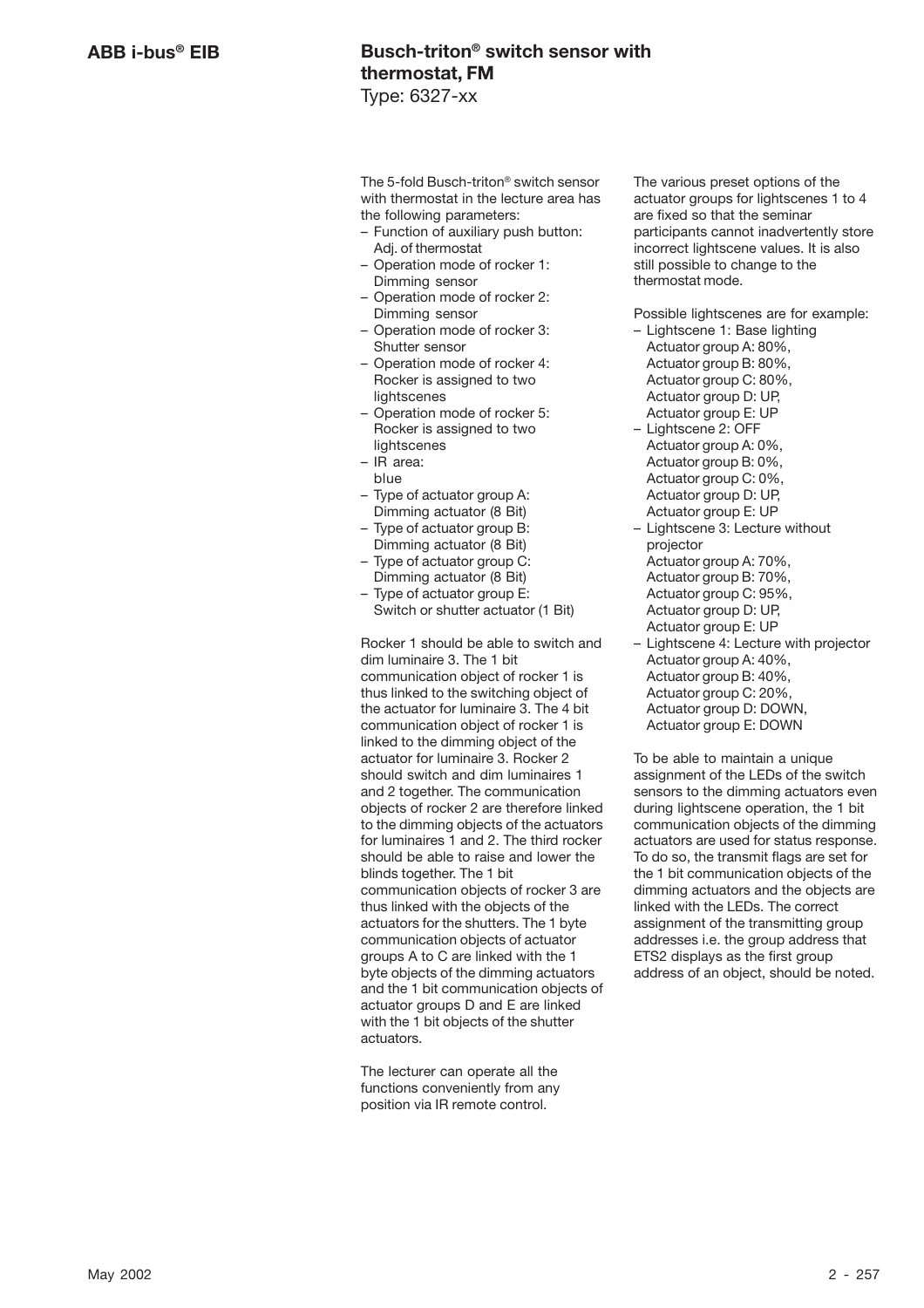### **Communication objects**

switch sensor with 4 lightscenes and switch or shutter actuator types

| No. | <b>Type</b> | Object name         | <b>Function</b>            |  |
|-----|-------------|---------------------|----------------------------|--|
| 0   | 1 bit       | Operation mode      | Frost/heat protection      |  |
| 1   | 1 bit       | Operation mode      | Night mode                 |  |
| 2   | 1 bit       | Operation mode      | Comfort mode               |  |
| 3   | 1 bit       | Control value       | Heat (switching)           |  |
| 5   | 2 byte      | Base setpoint       | Telegr. temperature        |  |
| 6   | 2 byte      | Current temperature | Room temperature           |  |
| 7   | 2 byte      | Current setpoint    | Telegr. temperature        |  |
| 8   | 1 bit       | Operation mode      | Reset of manual adjustment |  |
| 9   | 1 bit       | Rocker 1            | Telegr. switch             |  |
| 11  | 1 bit       | Rocker 2            | Telegr. switch             |  |
| 13  | 1 bit       | Rocker 3            | Telegr. switch             |  |
| 15  | 1 bit       | Actuator group A    | Telegr. switch             |  |
| 16  | 1 bit       | Actuator group B    | Telegr. switch             |  |
| 17  | 1 bit       | Actuator group C    | Telegr. switch             |  |
| 18  | 1 bit       | Actuator group D    | Telegr. switch             |  |
| 19  | 1 bit       | Actuator group E    | Telegr. switch             |  |
|     |             |                     |                            |  |

### **Communication objects**

for 4 lightscenes with dimming actuator types

| No.      | <b>Type</b> | Object name      | <b>Function</b>          |
|----------|-------------|------------------|--------------------------|
| $\cdots$ |             |                  |                          |
| 15       | 1 byte      | Actuator group A | Telegr. brightness value |
| 16       | 1 byte      | Actuator group B | Telegr. brightness value |
| 17       | 1 byte      | Actuator group C | Telegr. brightness value |
| 18       | 1 byte      | Actuator group D | Telegr. brightness value |
| 19       | 1 byte      | Actuator group E | Telegr. brightness value |
|          |             |                  |                          |